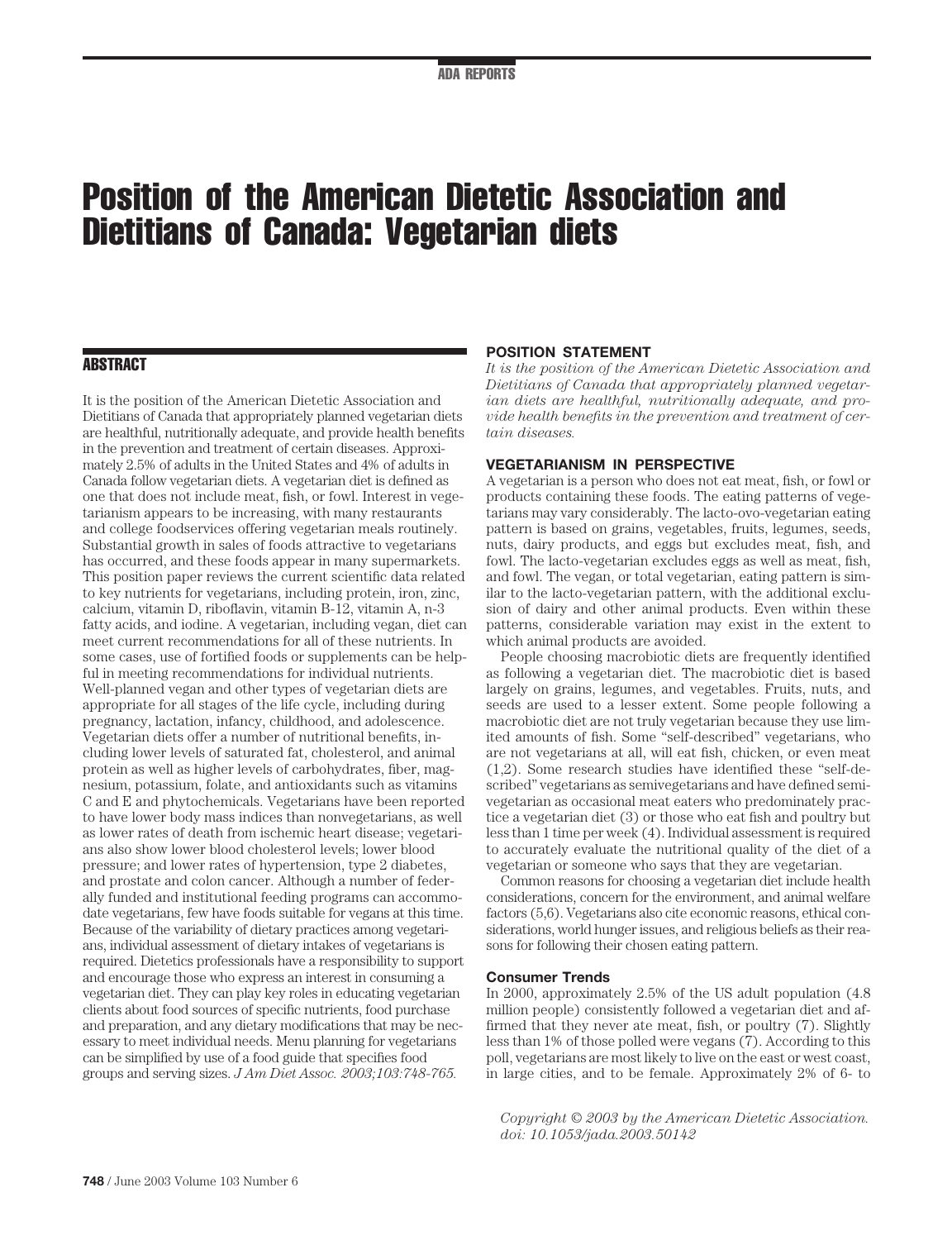17-year-old children and adolescents in the United States are vegetarians, and around 0.5% of this age group are vegan (8). According to a 2002 survey (9), about 4% of Canadian adults are vegetarian; this represents an estimated 900,000 people. Factors that may affect the number of vegetarians in the United States and Canada in the future include an increased interest in vegetarianism and the arrival of immigrants from countries where vegetarianism is commonly practiced (10). Twenty to 25% of adults in the United States report that they eat 4 or more meatless meals weekly or "usually or sometimes maintain a vegetarian diet," suggesting an interest in vegetarianism (11). Additional evidence for the increased interest in vegetarianism includes the emergence of animal rights/ethics courses on college and university campuses; the proliferation of Web sites, magazines and newsletters, and cookbooks with a vegetarian theme; and the public's attitude toward ordering a vegetarian meal when eating away from home. More than 5% of those surveyed in 1999 said they always order a vegetarian meal when they eat out; close to 60% "sometimes, often, or always" order a vegetarian item at a restaurant (12).

Restaurants have responded to this interest in vegetarianism. The National Restaurant Association reports that 8 out of 10 restaurants in the United States with table service offer vegetarian entrees (13). Fast-food restaurants are beginning to offer salads, veggie burgers, and other vegetarian options. Many college students consider themselves vegetarians. In response to this, most university foodservices offer vegetarian options (14).

There has also been a growth in professional interest in vegetarian nutrition; the number of articles in the scientific literature related to vegetarianism has increased from less than 10 articles per year in the late 1960s to 76 articles per year in the 1990s (15). In addition, the main focus of the articles is changing. Twenty-five or more years ago, articles primarily had themes questioning the nutritional adequacy of vegetarian diets. More recently, the theme has been the use of vegetarian diets in the prevention and treatment of disease. More articles feature epidemiological studies, and fewer reports are case studies and letters to the editor (15).

There is a growing appreciation for the benefits of plantbased diets, defined as diets that include generous amounts of plant foods and limited amounts of animal foods. The American Institute for Cancer Research and the World Cancer Research Fund call for choosing predominantly plant-based diets rich in a variety of vegetables and fruits, legumes, and minimally processed starchy staple foods and limiting red meat consumption, if red meat is eaten at all (16). The American Cancer Society recommends choosing most food from plant sources (17). The American Heart Association recommends choosing a balanced diet with an emphasis on vegetables, grains, and fruits (18), and the Heart and Stroke Foundation of Canada recommends using grains and vegetables instead of meat as the centerpiece of meals (19). The Unified Dietary Guidelines developed by the American Cancer Society, the American Heart Association, the National Institutes of Health, and the American Academy of Pediatrics call for a diet based on a variety of plant foods, including grain products, vegetables, and fruits to reduce risk of major chronic diseases (20).

# **New Product Availability**

The US market for vegetarian foods (foods like meat analogs, nondairy milks, and vegetarian entrees that directly replace meat or other animal products) was estimated to be \$1.5 billion in 2002, up from \$310 million in 1996 (21). This market is expected to nearly double by 2006 to \$2.8 billion (21). Canadian sales of meat analogs more than tripled between 1997 and 2001 (22).

The ready availability of new products, including fortified foods and convenience foods would be expected to have a marked impact on nutrient intake of vegetarians. Fortified foods such as soymilks, meat analogs, juices, and breakfast cereals can add substantially to vegetarians' intakes of calcium, iron, zinc, vitamin B-12, vitamin D, and riboflavin. Vegetarian convenience foods including veggie burgers and veggie dogs, frozen entrees, meals in a cup, and soymilk can make it much simpler to be a vegetarian today than in the past.

Vegetarian foods are readily available, both in supermarkets and in natural foods stores. About half of vegetarian foods volume is sold through supermarkets and about half through natural foods stores (21). Three-fourths of soymilk sales take place in supermarkets (21).

# **Public Policy Statements and Vegetarian Diets**

The United States Dietary Guidelines (23) state, "Vegetarian diets can be consistent with the *Dietary Guidelines for Americans,* and meet Recommended Dietary Allowances for nutrients." They give recommendations on meeting nutrient requirements for those who choose to avoid all or most animal products. Some have said that implementation of the Dietary Guidelines can best be achieved by use of vegetarian and plantrich diets (24). National food guides include some vegetarian options. Foods commonly eaten by vegetarians such as legumes, tofu, soyburgers, and soymilk with added calcium are included in a table accompanying the USDA's Food Guide Pyramid (23). Canada's Food Guide to Healthy Eating can be used by lacto and lacto-ovo-vegetarians (25). Health Canada has stated that well-planned vegetarian diets are supportive of good nutritional status and health (26).

# **HEALTH IMPLICATIONS OF VEGETARIANISM**

Vegetarian diets offer a number of advantages, including lower levels of saturated fat, cholesterol, and animal protein and higher levels of carbohydrates, fiber, magnesium, boron, folate, antioxidants such as vitamins C and E, carotenoids, and phytochemicals (27-30). Some vegans may have intakes for vitamin B-12, vitamin D, calcium, zinc, and occasionally riboflavin that are lower than recommended (27,29,31).

# **NUTRITION CONSIDERATIONS FOR VEGETARIANS**

# **Protein**

Plant protein can meet requirements when a variety of plant foods is consumed and energy needs are met. Research indicates that an assortment of plant foods eaten over the course of a day can provide all essential amino acids and ensure adequate nitrogen retention and use in healthy adults, thus complementary proteins do not need to be consumed at the same meal (32).

Estimates of protein requirements of vegans vary, depending to some degree on diet choices (33). A recent metaanalysis of nitrogen balance studies found no significant difference in protein needs due to the source of dietary protein (34,35). Based primarily on the lower digestibility of plant proteins, other groups have suggested that protein requirements of vegans may be increased by 30% to 35% for infants up to the age of 2 years, 20% to 30% for 2- to 6-year-old children, and 15% to 20% for those 6 years and older, in comparison with those of nonvegetarians (36).

The quality of plant proteins varies. Based on the protein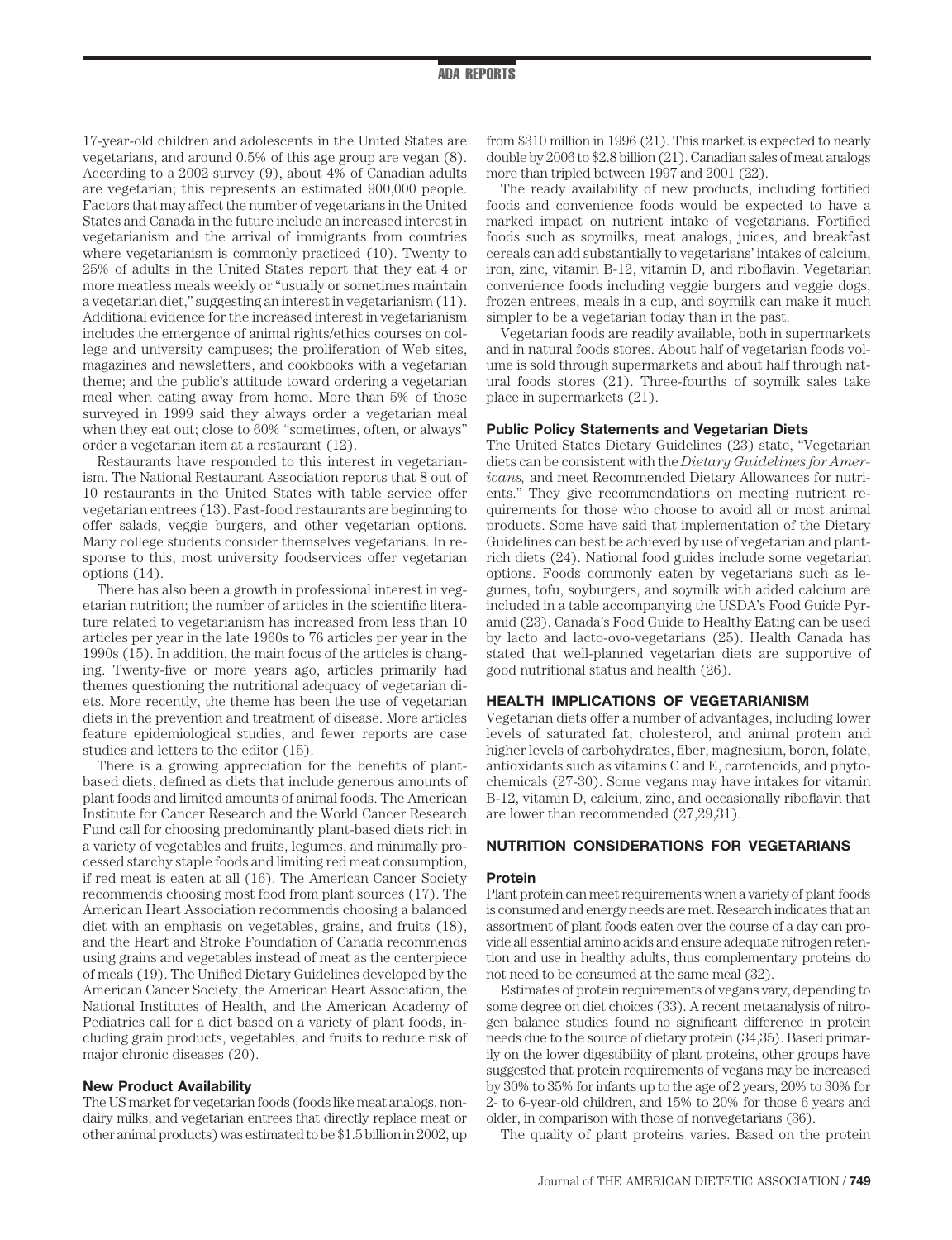digestibility corrected amino acid score (PDCAAS), which is the standard method for determining protein quality, isolated soy protein can meet protein needs as effectively as animal protein, whereas wheat protein eaten alone, for example, may be 50% less usable than animal protein (37). Nutrition care professionals should be aware that protein needs might be higher than the RDA in vegetarians whose dietary protein sources are mainly those that are less well digested, such as some cereals and legumes.

Cereals tend to be low in lysine, an essential amino acid. This may be relevant when evaluating diets of individuals who do not consume animal protein sources and are relatively low in protein (35). Dietary adjustments such as the use of more beans and soy products in place of other protein sources that are lower in lysine or an increase in dietary protein from all sources can ensure an adequate intake of lysine.

Although some vegan women have protein intakes that are marginal, typical protein intakes of lacto-ovo-vegetarians and of vegans appear to meet and exceed requirements (29). Athletes can also meet their protein needs on plant-based diets (38,39).

## **Iron**

Plant foods contain only nonheme iron, which is more sensitive than heme iron to both inhibitors and enhancers of iron absorption. Inhibitors of iron absorption include phytate; calcium; teas, including some herb teas; coffee; cocoa; some spices; and fiber (40). Vitamin C and other organic acids found in fruits and vegetables can enhance iron absorption and can help to reduce effects of phytate (41-43). Studies show that iron absorption would be significantly reduced if a diet were to be high in inhibitors and low in enhancers. Recommended iron intakes for vegetarians are 1.8 times those of nonvegetarians because of lower bioavailability of iron from a vegetarian diet (44).

The main inhibitor of iron absorption in vegetarian diets is phytate. Because iron intake increases as phytate intake increases, effects on iron status are somewhat less than might be expected. Fiber appears to have a minor effect on iron absorption (45,46). Vitamin C, consumed at the same time as the iron source, can help to reduce the inhibitory effects of phytate (42,43), and some research links high vitamin C intake to improved iron status (47,48). The same is true for organic acids in fruits and vegetables (41). The higher intakes of vitamin C and of vegetables and fruits by vegetarians can favorably impact iron absorption (2). Some food preparation techniques such as soaking and sprouting beans, grains, and seeds can hydrolyze phytate (49-51) and may improve iron absorption (42,51,52). Leavening of breads hydrolyzes phytate and enhances iron absorption (49-51,53,54). Other fermentation processes, such as those used to make soy foods like miso and tempeh, may also make iron more available (55), although not all research supports this. Whereas many studies of iron absorption have been short term, there is evidence that adaptation to low intakes takes place over the longer term and involves both increased absorption and decreased losses (56,57). It is likely that iron needs will depend on the make up of the overall diet and be significantly lower for some vegetarians than for others.

Studies typically show iron intake by vegans to be higher than that of lacto-ovo-vegetarians and of nonvegetarians, and most studies show iron intake by lacto-ovo-vegetarians to be higher than that of nonvegetarians (29). Iron sources are shown in the Table. Incidence of iron deficiency anemia among vegetarians is similar to that of nonvegetarians (29,31,58). Although vegetarian adults have lower iron stores than nonvegetarians, their serum ferritin levels are usually within the normal range (58-62).

## **Zinc**

Because phytate binds zinc, and animal protein is believed to enhance zinc absorption, total zinc bioavailability appears to be lower on vegetarian diets (63). Also, some vegetarians have diets that are significantly below recommended intakes for zinc (27,29,64,65). Although overt zinc deficiency has not been seen in Western vegetarians, the effects of marginal intakes are poorly understood (66). Zinc requirements for vegetarians whose diets are high in phytate may exceed the RDA (44). Zinc sources are shown in the Table.

Compensatory mechanisms may help vegetarians adapt to lower intakes of zinc (65,67). Some food preparation techniques, such as soaking and sprouting beans, grains, and seeds as well as leavening bread, can reduce binding of zinc by phytate and increase zinc bioavailability (49,50,68).

## **Calcium**

Calcium is present in many plant foods and fortified foods (see Table). Low-oxalate greens (bok choy, broccoli, Chinese/Napa cabbage, collards, kale, okra, turnip greens) provide calcium with high bioavailability (49% to 61%), in comparison with calcium-set tofu, fortified fruit juices, and cow's milk (bioavailability in the range of 31% to 32%) and with fortified soymilk, sesame seeds, almonds, and red and white beans (bioavailability of 21% to 24%) (69-71). Figs and soy foods such as cooked soybeans, soy nuts, and tempeh provide additional calcium. Calcium-fortified foods include fruit juices, tomato juice, and breakfast cereals. Thus, various food groups contribute dietary calcium (72,73). Oxalates present in some foods can greatly reduce calcium absorption, so vegetables that are very high in these compounds, such as spinach, beet greens, and Swiss chard, are not good sources of usable calcium despite their high calcium content. Phytate may also inhibit calcium absorption. However, some foods with high contents of both phytate and oxalate, such as soy foods, still provide well-absorbed calcium (71). Factors that enhance calcium absorption include adequate vitamin D and protein.

Calcium intakes of lacto-vegetarians are comparable with or higher than those of nonvegetarians (74,75), whereas intakes of vegans tend to be lower than both groups and often below recommended intakes (27,31,71,75). Diets high in sulfur-containing amino acids may increase losses of calcium from bone. Foods with a relatively high ratio of sulfur-containing amino acids to protein include eggs, meat, fish, poultry, dairy products, nuts, and many grains. There is some evidence that the impact of sulfur-containing amino acids is only important with low calcium intakes. Excessive sodium intake may also promote calcium losses. In addition, some studies show that the ratio of dietary calcium to protein is more predictive of bone health than calcium intake alone. Typically, this ratio is high in lacto-ovo-vegetarian diets and favors bone health, whereas vegans have a calcium to protein ratio that is similar to or lower than that of nonvegetarians (71,76).

All vegetarians should meet the recommended intakes for calcium, established for their age group by the Institute of Medicine (77). This can be accomplished, in nonpregnant, nonlactating adults, by consuming at least 8 servings per day of foods that provide 10% to 15% of the Adequate Intake (AI) for calcium, as indicated in the Vegetarian Food Guide Pyramid and Vegetarian Food Guide Rainbow (72,73). Adjustments for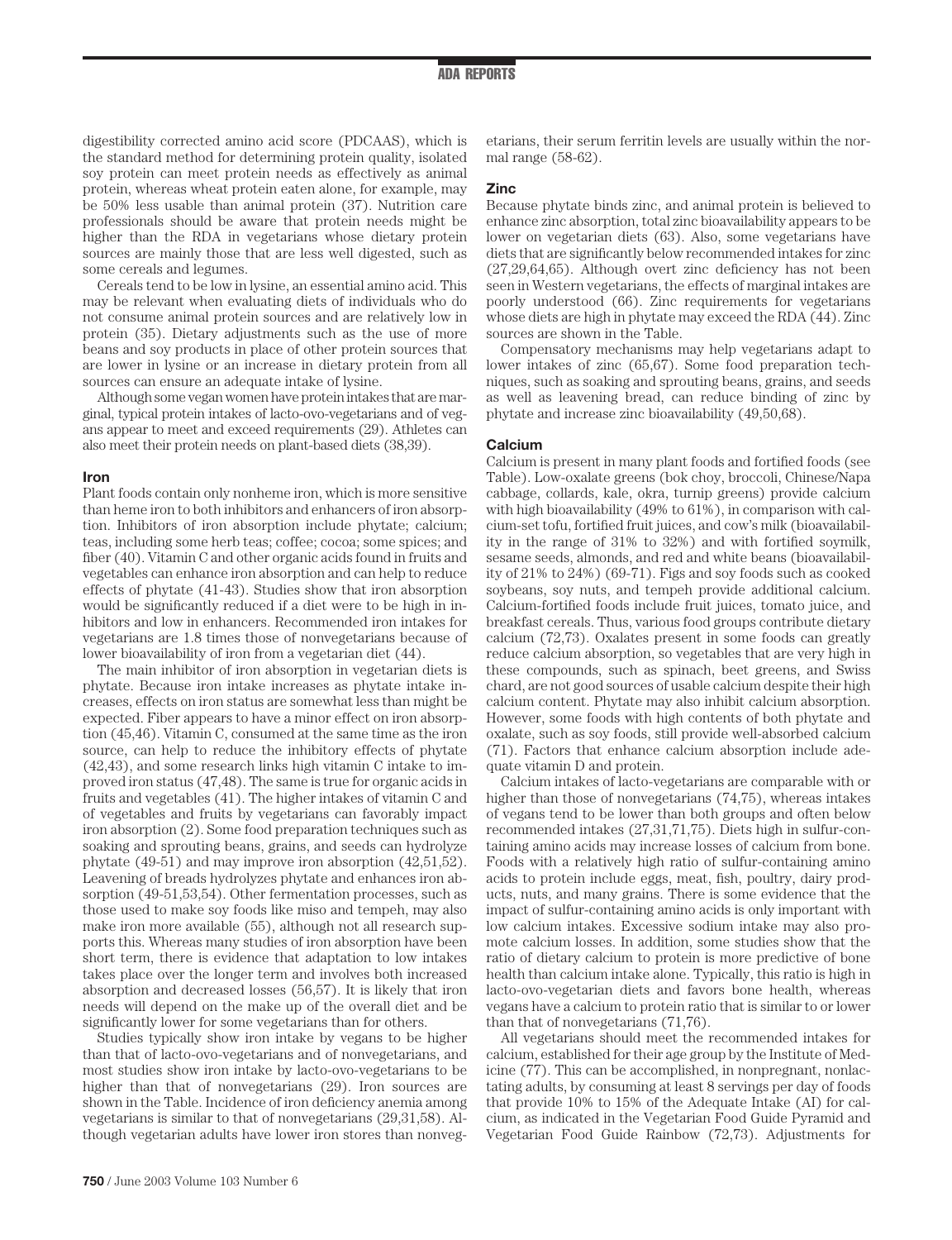**Table**

Vegetarian food sources of nutrients

| Nutrient                                                                                                                                                                                                                                                                                                                                                                                                    | Amount per serving                                                 |
|-------------------------------------------------------------------------------------------------------------------------------------------------------------------------------------------------------------------------------------------------------------------------------------------------------------------------------------------------------------------------------------------------------------|--------------------------------------------------------------------|
| Iron<br>Soyfoods<br>Soybeans, cooked, 1/2 c (125 mL)<br>Soybeans, dry roasted, (soy nuts), 1/4 c (60 mL)<br>Soymilk 1/2 c (125 mL)<br>Tempeh, 1/2 c (83 g)<br>Tofu, firm, 1/2 c (126 g)<br>Veggie "meats," fortified, 1 oz (28 g)                                                                                                                                                                           | mg<br>4.4<br>1.7<br>$0.4 - 1.0$<br>2.2<br>6.6<br>$0.5 - 1.9$       |
| Legumes (cooked, 1/2 c/125 mL)<br>Adzuki beans<br>Baked beans, canned, vegetarian<br>Black beans<br>Chickpeas, garbanzo beans<br>Great northern beans<br>Kidney beans<br>Lentils<br>Lima beans<br>Navy beans<br>Pinto beans                                                                                                                                                                                 | 2.3<br>1.7<br>1.8<br>2.4<br>1.9<br>2.6<br>3.3<br>2.2<br>2.3<br>2.2 |
| Nuts, peanuts, seeds, and their butters<br>Almonds, 1/4 c (60 mL)<br>Cashews, 1/4 c (60 mL)<br>Peanut butter, 2 tbsp (30 mL)<br>Peanuts, dry roast, 1/4 c (60 mL)<br>Pumpkin and squash seeds, dried, 1/4 c (60 mL)<br>Sesame tahini, 2 tbsp (30 mL)<br>Sunflower seeds, toasted, 1/4 c (60 mL)                                                                                                             | 1.5<br>2.1<br>0.6<br>0.8<br>5.2<br>2.7<br>2.3                      |
| Breads, cereals, and grains<br>Barley, pearled, cooked, 1/2 c (125 mL)<br>Cereal, ready-to-eat, fortified, 1 oz (28 g)<br>Cream of Wheat, cooked, 1/2 c (125 mL)<br>Oatmeal, instant, fortified, cooked, 1/2 c (125 mL)<br>Oatmeal, regular, quick or instant, cooked, 1/2 c (125 mL)<br>Quinoa, cooked, 1/2 c (125 mL)<br>Wheat germ, 2 tbsp (14 g)<br>Whole wheat or white enriched bread, 1 slice (28 g) | 1.0<br>$2.1 - 18$<br>5.1<br>4.2<br>1.6<br>2.1<br>0.9<br>0.9        |
| Fruits (dried, 1/4 c/60 mL)<br>Apricots<br>Currants<br>Figs<br>Prunes<br>Raisins                                                                                                                                                                                                                                                                                                                            | 1.5<br>1.2<br>1.1<br>1.1<br>1.1                                    |
| Vegetables (cooked, 1/2 c/125 mL unless indicated otherwise)<br>Bok choy (Chinese cabbage, pak choi)<br>Broccoli<br>Green or yellow beans<br>Kale<br>Mung bean sprouts<br>Mushrooms<br>Potato, baked, with skin, 1 medium (173 g)<br>Tomato juice<br>Turnip greens                                                                                                                                          | 0.9<br>0.7<br>0.8<br>0.6<br>0.8<br>1.4<br>2.3<br>0.7<br>0.6        |
| Other foods<br>Blackstrap molasses, 1 tbsp (15 mL)                                                                                                                                                                                                                                                                                                                                                          | 3.5                                                                |
| Zinc<br>Soyfoods<br>Soybeans, cooked, 1/2 c (125 mL)<br>Soybeans, dry roasted, 1/2 c (60 mL)<br>Soymilk, 1/2 c (125 mL)<br>Soymilk, fortified, 1/2 c (125 mL)<br>Tempeh, 1/2 c (83 g)<br>Tofu, firm, 1/2 c (126 g)<br>Veggie "meats," fortified, 1 oz (28 g)                                                                                                                                                | 1.0<br>2.1<br>0.3<br>$0.5 - 1.0$<br>0.9<br>1.0<br>$1.2 - 2.3$      |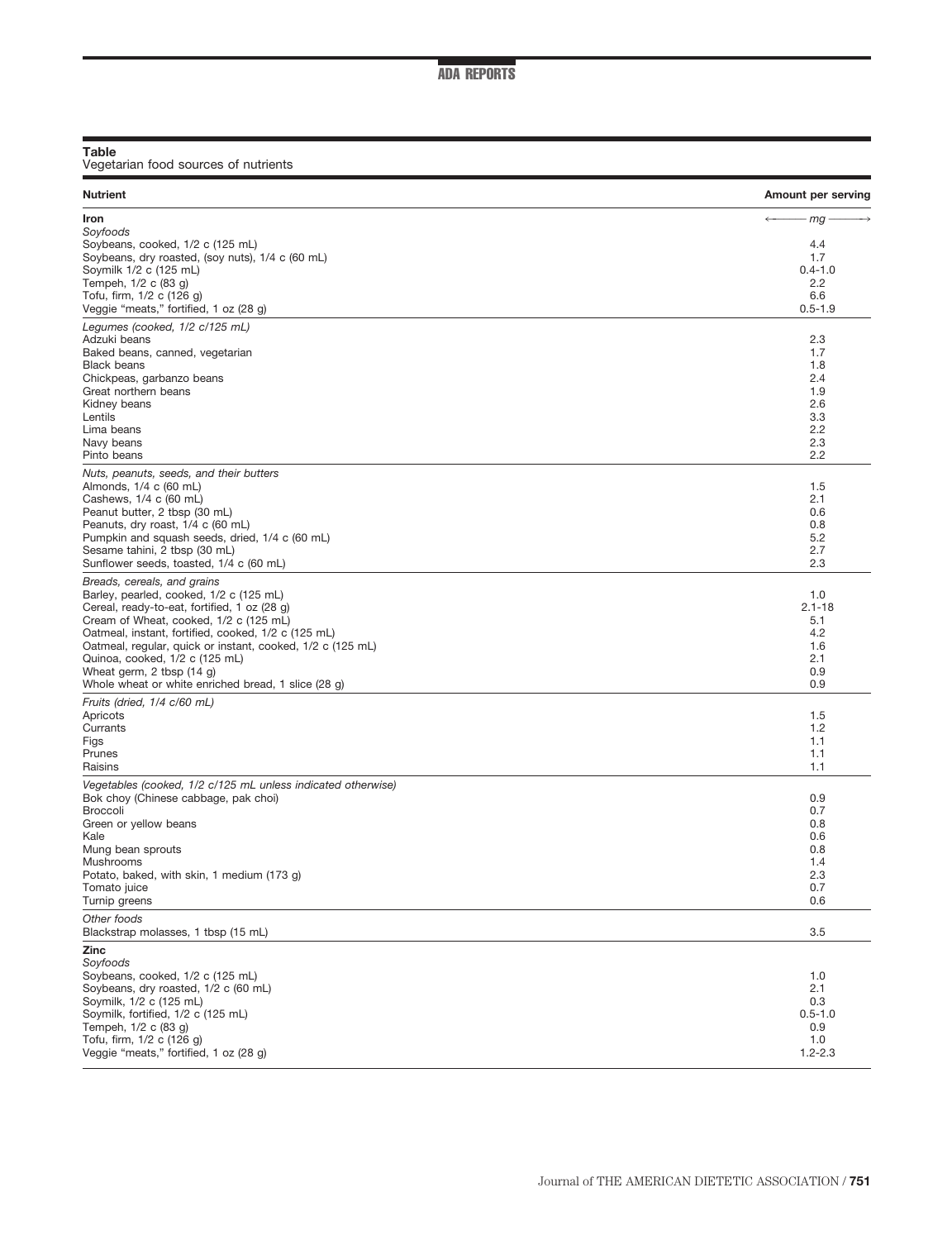**Table cont'd**

Vegetarian food sources of nutrients

| <b>Nutrient</b>                                                                                                                                                                                                                                                                                          | Amount per serving                                                |
|----------------------------------------------------------------------------------------------------------------------------------------------------------------------------------------------------------------------------------------------------------------------------------------------------------|-------------------------------------------------------------------|
| Legumes (cooked, 1/2 c/125 mL)<br>Adzuki beans<br>Baked beans, canned, vegetarian<br><b>Black beans</b><br>Chickpeas, garbanzo beans<br>Great northern beans<br>Kidney beans<br>Lima beans<br>Lentils<br>Navy beans                                                                                      | mg<br>2.0<br>1.8<br>1.0<br>1.3<br>0.8<br>0.9<br>0.9<br>1.2<br>2.3 |
| Nuts, peanuts, seeds, and their butters<br>Almonds, 1/4 c (60 mL)<br>Cashews, 1/4 c (60 mL)<br>Peanut butter, 2 tbsp (30 mL)<br>Peanuts, dry roast, 1/4 c (60 mL)<br>Pumpkin and squash seeds, dried, 1/4 c (60 mL)<br>Sesame tahini, 2 tbsp (30 mL)<br>Sunflower seeds, toasted, 1/4 c (60 mL)          | 1.2<br>1.9<br>0.9<br>1.2<br>2.6<br>1.4<br>1.8                     |
| Breads, cereals, and grains<br>Barley, pearled, cooked, 1/2 c (125 mL)<br>Cereal, ready-to-eat, fortified, 1 oz (28 g)<br>Quinoa, cooked, 1/2 c (125 mL)<br>Wheat germ, 2 tbsp (14 g)<br>Whole wheat bread, 1 slice (28 g)                                                                               | 0.6<br>$0.7 - 15$<br>0.8<br>1.8<br>0.5                            |
| Vegetables (cooked, 1/2 cup/125 mL)<br>Mushrooms<br>Peas                                                                                                                                                                                                                                                 | 0.7<br>1.0                                                        |
| Dairy foods and eggs<br>Cow's milk, 1/2 c (125 mL)<br>Cheddar cheese, 3/4 oz (21 g)<br>Egg, large, 1 (50 g)<br>Yogurt, 1/2 c (125 mL)                                                                                                                                                                    | 0.5<br>0.7<br>0.5<br>$0.8 - 1.1$                                  |
| Calcium<br>Soyfoods<br>Cultured soy yogurt, fortified, 1/2 c (125 mL)<br>Soybeans, cooked, 1/2 c (125 mL)<br>Soybeans, dry roasted, (soy nuts), 1/4 c (60 mL)<br>Soybeans, green, 1/2 c (125 mL)<br>Soymilk, fortified, 1/2 c (125 mL)<br>Tofu, firm, calcium-set, 1/2 c (126 g)<br>Tempeh, 1/2 c (83 g) | 367<br>88<br>60<br>130<br>100-159<br>120-430<br>92                |
| Legumes (cooked, 1/2 c/125 mL)<br>Black beans<br>Chickpeas, garbanzo beans<br>Great northern or navy beans<br>Pinto beans<br>Vegetarian baked beans                                                                                                                                                      | 46<br>40<br>60-64<br>41<br>64                                     |
| Nuts, seeds and their butters<br>Almonds, 1/4 c (60 mL)<br>Almond butter, 2 tbsp (30 mL)<br>Sesame tahini, 2 tbsp (30 mL)                                                                                                                                                                                | 88<br>86<br>128                                                   |
| Breads, cereals, and grains<br>Cereal, ready-to-eat, fortified, 1 oz (28 g)                                                                                                                                                                                                                              | 55-315                                                            |
| Fruits<br>Figs, dried, 5<br>Orange, 1 large<br>Orange juice, fortified, 1/2 c (125 mL)                                                                                                                                                                                                                   | 137<br>74<br>150                                                  |
| Vegetables (cooked, 1 c/250 mL)<br>Bok choy (Chinese cabbage, pak choi)<br><b>Broccoli</b><br>Collard greens<br>Kale<br>Kale, Scotch<br>Mustard greens<br>Okra<br>Turnip greens                                                                                                                          | 167-188<br>79<br>239<br>99<br>181<br>109<br>107<br>208            |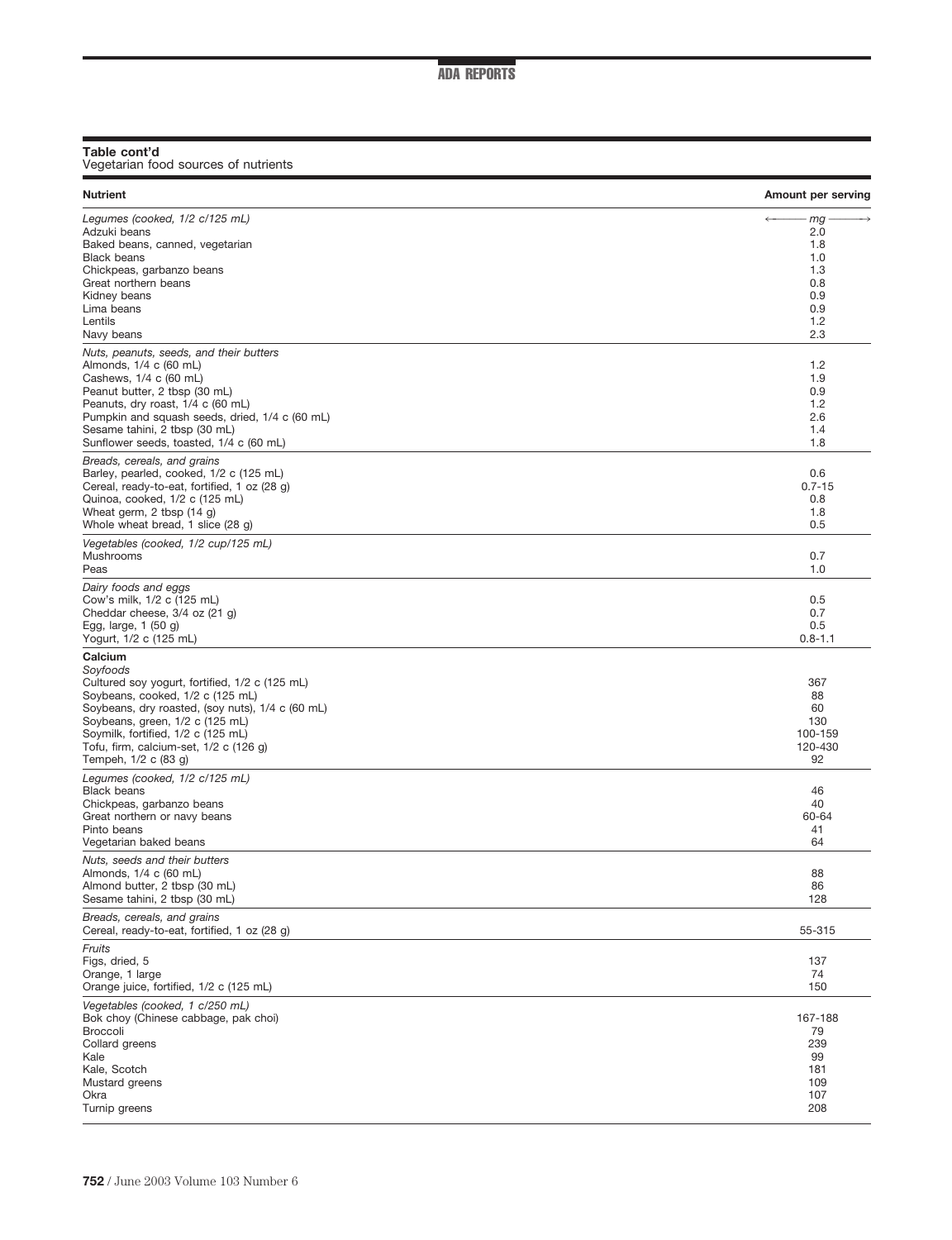| Vegetarian food sources of nutrients                                                                           |                           |  |
|----------------------------------------------------------------------------------------------------------------|---------------------------|--|
| <b>Nutrient</b>                                                                                                | Amount per serving        |  |
| Other foods                                                                                                    | mg                        |  |
| Blackstrap molasses, 1 tbsp (15 mL)                                                                            | 172                       |  |
| Dairy products<br>Cow's milk, 1/2 c (125 mL)<br>Cheddar cheese, 3/4 oz (21 q)<br>Yogurt, plain, 1/2 c (125 mL) | 137-158<br>153<br>137-230 |  |
| <b>Vitamin D</b>                                                                                               | - mcq                     |  |
| Cereals, ready-to-eat, fortified, 1 oz (28 g)                                                                  | $0.5 - 1$                 |  |
| Egg yolk, large, $1(17g)$                                                                                      | 0.6                       |  |
| Cow's milk, fortified, 1/2 c (125 mL)                                                                          | $1.2 - 1.3$               |  |
| Soymilk or other nondairy milk, fortified, 1/2 c (125 mL)                                                      | $0.5 - 1.5$               |  |
| <b>Riboflavin</b>                                                                                              | mg <sub>1</sub>           |  |
| Almonds, 1/4 c (60 mL)                                                                                         | 0.3                       |  |
| Cereal, ready-to-eat, fortified, 1 oz (28 q)                                                                   | $0.2 - 1.7$               |  |
| Cow's milk, whole, 2% or skim, 1/2 c (125 mL)                                                                  | 0.2                       |  |
| Yogurt, 1/2 c (125 mL)                                                                                         | 0.3                       |  |
| Egg, large, 1 (50 g)                                                                                           | 0.6                       |  |
| Mushrooms, cooked, 1/2 c (125 mL)                                                                              | 0.2                       |  |
| Nutritional yeast miniflakes, 1 tbsp (3 q)                                                                     | 1.9                       |  |
| Soymilk, fortified, 1/2 c (125 mL)                                                                             | 0.2                       |  |
| Vitamin B-12                                                                                                   | mcg                       |  |
| Cereals, ready-to-eat, fortified, 1 oz (28 q)                                                                  | $0.6 - 6.0$               |  |
| Cow's milk, 1/2 c (125 mL)                                                                                     | $0.4 - 0.5$               |  |
| Egg, large, 1 (50 g)                                                                                           | 0.5                       |  |
| Nutritional yeast (Red Star Vegetarian Support Formula), miniflakes, 1 tbsp (3 g)                              | 1.5                       |  |
| Soymilk or other nondairy milks, fortified, 1/2 c (125 mL)                                                     | $0.4 - 1.6$               |  |
| Veggie "meats," fortified, 1 oz (28 g)                                                                         | $0.5 - 1.2$               |  |
| Linolenic acid                                                                                                 | $q -$                     |  |
| Canola oil, 1 tbsp (15 mL)                                                                                     | $1.3 - 1.6$               |  |
| Flaxseed, ground, 1 tbsp (15 mL)                                                                               | $1.9 - 2.2$               |  |
| Flaxseed oil, 1 tsp (5 mL)                                                                                     | 2.7                       |  |
| Soybean oil, 1 tbsp (15 mL)                                                                                    | 0.9                       |  |
| Soybeans, cooked, 1/2 c (125 mL)                                                                               | 1.0                       |  |
| Tofu, 1/2 c (126 g)                                                                                            | 0.7                       |  |
| Walnuts, 1/4 c (60 mL)                                                                                         | 2.7                       |  |
| Walnut oil, 1 tbsp (15 mL)                                                                                     | $1.4 - 1.7$               |  |

NOTE. Sources: Package information and data from US Department of Agriculture, Agricultural Research Service, 2002; USDA Nutrient Database for Standard Reference, Release 15; Nutrient Data Laboratory Home Page, http://www.nal.usda.gov/fnic/foodcomp; Bhatty RS. Nutrient composition of whole flaxseed and flaxseed meal. In: Cunnane SC, Thompson LU, eds. Flaxseed and Human Nutrition. Champaign, IL: AOCS Press; 1995:22-42.

other stages of the life cycle are available (72,73). Many vegans may find that it is easier to meet needs if fortified foods or supplements are included (69-71,78).

# **Vitamin D**

**Table cont'd**

Vitamin D status depends on sunlight exposure and intake of vitamin D fortified foods or supplements. Sun exposure to the face, hands, and forearms for 5 to 15 minutes per day during the summer at the 42nd latitude (Boston) is believed to provide sufficient amounts of vitamin D for light-skinned people (79). Those with dark skin require longer exposure (79). Sun exposure may be inadequate for those living in Canada and at northern latitudes in the United States, especially in winter months, for those in smoggy regions, and for those whose sun exposure is limited. Furthermore, infants, children, and older adults synthesize vitamin D less efficiently (77,79,80). Sunscreen can interfere with vitamin D synthesis, although reports are inconsistent and may depend on amount of sunscreen applied (79,81,82). Low vitamin D levels and reduced bone mass have been observed in some vegan populations at northern latitudes who did not use supplements or fortified foods, particularly

children following macrobiotic diets and adult Asian vegetarians (29,83-85).

Foods that are fortified with vitamin D include cow's milk, some brands of soymilk and rice milk, and some breakfast cereals and margarines (see Table). Vitamin D3 (cholecalciferol) is of animal origin, whereas vitamin D2 (ergocalciferol) is a form acceptable to vegans. Vitamin D2 may be less bioavailable than vitamin D3, which could raise the requirements of vegetarians who depend on D2 supplements to meet vitamin D needs (86). If sun exposure and intake of fortified foods are insufficient, vitamin D supplements are recommended.

# **Riboflavin**

Some studies have shown vegans to have lower intakes of riboflavin, compared with nonvegetarians; however, clinical riboflavin deficiency has not been observed (27,29,31). In addition to foods shown in the Table, foods that provide about 1 mg of riboflavin per serving are asparagus, bananas, beans, broccoli, figs, kale, lentils, peas, seeds, sesame tahini, sweet potatoes, tofu, tempeh, wheat germ, and enriched bread (87).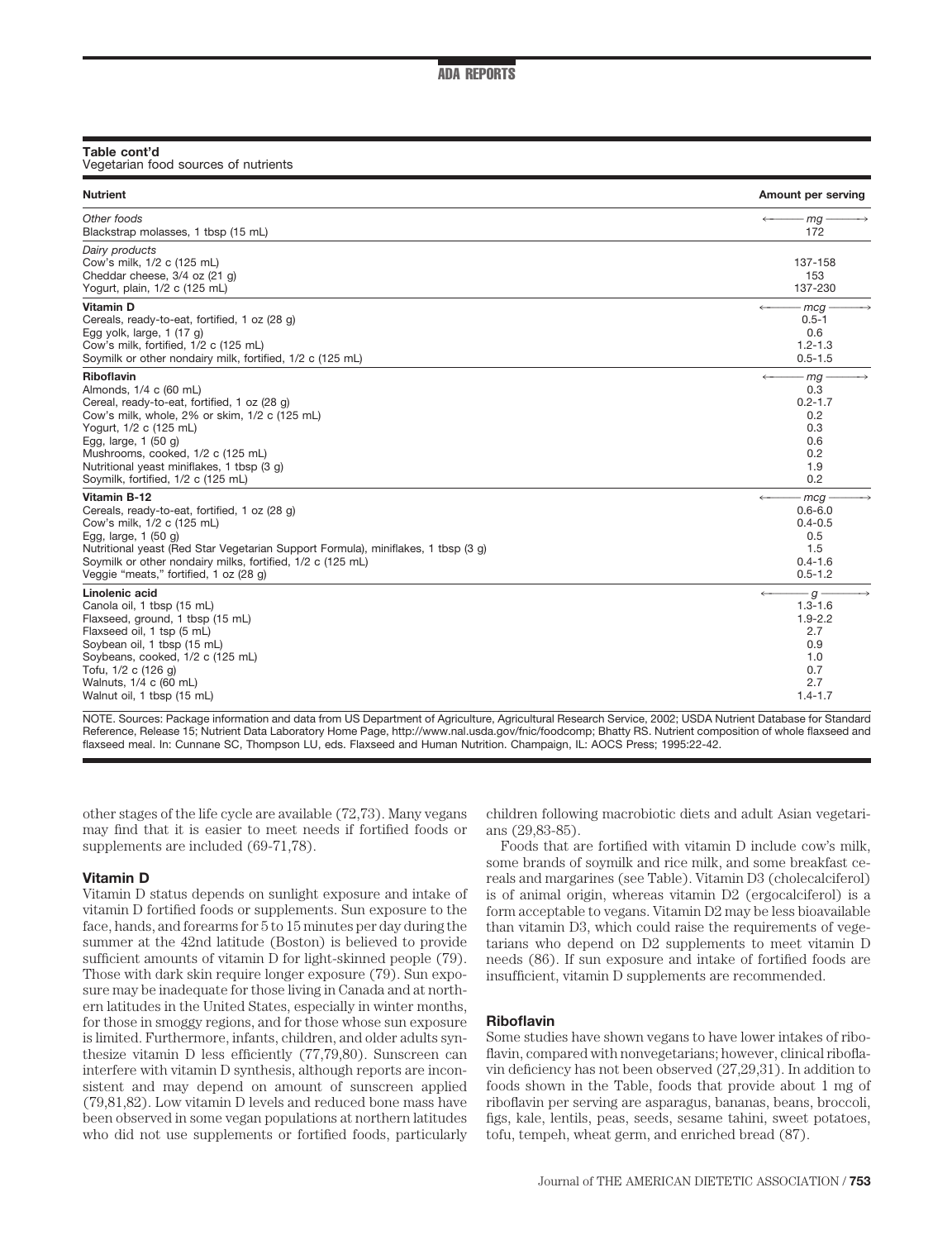# **Vitamin B-12**

Sources of vitamin B-12 that are not derived from animals include B-12 fortified foods (such as some brands of soymilk, breakfast cereals, and nutritional yeast) or supplements (see Table). Unless fortified, no plant food contains significant amounts of active vitamin B-12. Foods such as sea vegetables and spirulina may contain vitamin B-12 analogs; neither these nor fermented soy products can be counted on as reliable sources of active vitamin B-12 (29,88). Lacto-ovo-vegetarians can get adequate vitamin B-12 from dairy foods and eggs if these foods are consumed regularly.

Vegetarian diets are typically high in folic acid, which can mask the hematological symptoms of vitamin B-12 deficiency. Therefore, some cases of deficiency may not be detected until after the onset of neurological symptoms (89). If there are concerns about vitamin B-12 status, serum homocysteine, methylmalonic acid, and holotranscobalamin II should be measured (90).

A regular source of vitamin B-12 is crucial for pregnant and lactating women and for breastfed infants if the mother's diet is not supplemented. Infants born to vegan mothers whose diets lack reliable sources of this vitamin are at especially high risk of deficiency. Maternal vitamin B-12 intake and absorption during pregnancy appear to have a more important influence on vitamin B-12 status of the infant than do maternal vitamin B-12 stores (91). Because 10% to 30% of those over the age of 50 years, regardless of the type of diet they follow, lose their ability to digest the protein-bound form of the vitamin that is present in eggs, dairy, and other animal products, all people over the age of 50 should use vitamin B-12 supplements or fortified foods (92).

Studies indicate that some vegans and other vegetarians do not regularly consume reliable sources of vitamin B-12 and that this is reflected in less than adequate vitamin B-12 status (27,29,88,89,93-95). It is essential that all vegetarians use a supplement, fortified food, dairy products, or eggs to meet recommended intakes of vitamin B-12 (see Table).

Absorption is most efficient when small amounts of vitamin B-12 are consumed at frequent intervals. This could be achieved through use of fortified foods. When less than  $5 \mu$ g of crystalline vitamin B-12 is consumed at one time, approximately 60% is absorbed, whereas  $\leq$ 1% of a dose of 500  $\mu$ g or higher of vitamin B-12 is absorbed (92).

# **Vitamin A/Beta Carotene**

Because preformed vitamin A is found only in animal foods, vegans get all of their vitamin A from conversion of dietary carotenoids, particularly beta carotene. Research suggests that absorption of beta carotene from plant foods is less efficient than previously believed (44,96). This suggests that vegans intake of vitamin A is about half of what previous studies have suggested, and intake by lacto-ovo-vegetarians may be 25% lower than previously shown. Despite this, vegetarians have been reported to have higher serum carotenoid levels than nonvegetarians (29). Vitamin A requirements can be met with the inclusion of three servings per day of deeply yellow or orange vegetables, leafy green vegetables, or fruits that are rich in beta carotene (apricots, cantaloupe, mango, pumpkin). Cooking increases beta carotene absorption, as does the addition of small amounts of fat to meals (97). Chopping and pureeing vegetables may also increase bioavailability (98,99).

Whereas vegetarian diets are generally rich in n-6 fatty acids (especifically linoleic acid), these diets can be low in n-3 fatty acids, resulting in an imbalance that can inhibit production of the physiologically active long chain n-3 fatty acids, eicosapentaenoic acid (EPA), and docosahexaenoic acid (DHA). Diets that do not include fish, eggs, or generous amounts of sea vegetables generally lack direct sources of EPA and DHA. Recently, vegan sources of DHA derived from microalgae have become available as supplements in nongelatin capsules. Algae sources of DHA have been shown to positively affect blood levels of DHA and of EPA through retroconversion (100).

Most studies show vegetarians, and particularly vegans, to have lower blood levels of EPA and DHA than nonvegetarians (101-104). The new Dietary Reference Intakes recommend intakes of 1.6 and 1.1 grams of  $\alpha$ -linolenic acid per day for men and women, respectively. These are designated as AIs rather than RDAs. These recommendations assume some intake of long-chain n-3 fatty acids and may not be optimal for vegetarians who consume little if any DHA and EPA (35). The Joint World Health Organization/Food Agriculture Organization (WHO/FAO) Expert Consultation on Diet, Nutrition and the Prevention of Chronic Diseases (105) recommends 5% to 8% of calories from n-6 fatty acids and 1% to 2% of calories from n-3 fatty acids. Based on an energy intake of 2,000 kcal per day, this would suggest a daily intake of 2.2 to 4.4 grams of n-3 fatty acids. Those who do not receive a preformed source of EPA and DHA require increased amounts of n-3 fatty acids. The recommended ratio of n-6 to n-3 fatty acids is in the range of 2:1 to 4:1 (106-109).

It is recommended that vegetarians include good sources of  $\alpha$ -linolenic acid in their diet (106,110). These would include foods like flaxseed and flaxseed oil (see Table). Those with increased requirements (eg, pregnant and lactating women or those with diseases associated with poor essential fatty acid status) or those at risk for poor conversion (eg, people with diabetes) may benefit from direct sources of long-chain n-3 fatty acids, such as DHA-rich microalgae (100,106,111).

# **Iodine**

Some studies suggest that vegans who do not consume iodized salt may be at risk for iodine deficiency; this appears to be particularly true for those living in iodine-poor areas (29,112,113). Bread can be a source of iodine because some dough stabilizers contain iodine. In the United States, about 50% of the general population uses iodized salt, whereas, in Canada, all table salt is fortified with iodine. Sea salt and kosher salt are generally not iodized nor are salty seasonings such as tamari. Concern has been raised about vegetarian diets that include foods, such as soybeans, cruciferous vegetables, and sweet potatoes, that contain natural goitrogens. However, these foods have not been associated with thyroid insufficiency in healthy people provided iodine intake is adequate. The adult RDA for iodine is easily met by one-half teaspoon of iodized salt daily (44). Some vegetarians may have very high intakes of iodine because of consumption of sea vegetables.

# **VEGETARIANISM THROUGHOUT THE LIFE CYCLE**

Well-planned vegan, lacto-vegetarian, and lacto-ovo-vegetarian diets are appropriate for all stages of the life cycle, including pregnancy and lactation. Appropriately planned vegan, lactovegetarian, and lacto-ovo-vegetarian diets satisfy nutrient needs of infants, children, and adolescents and promote normal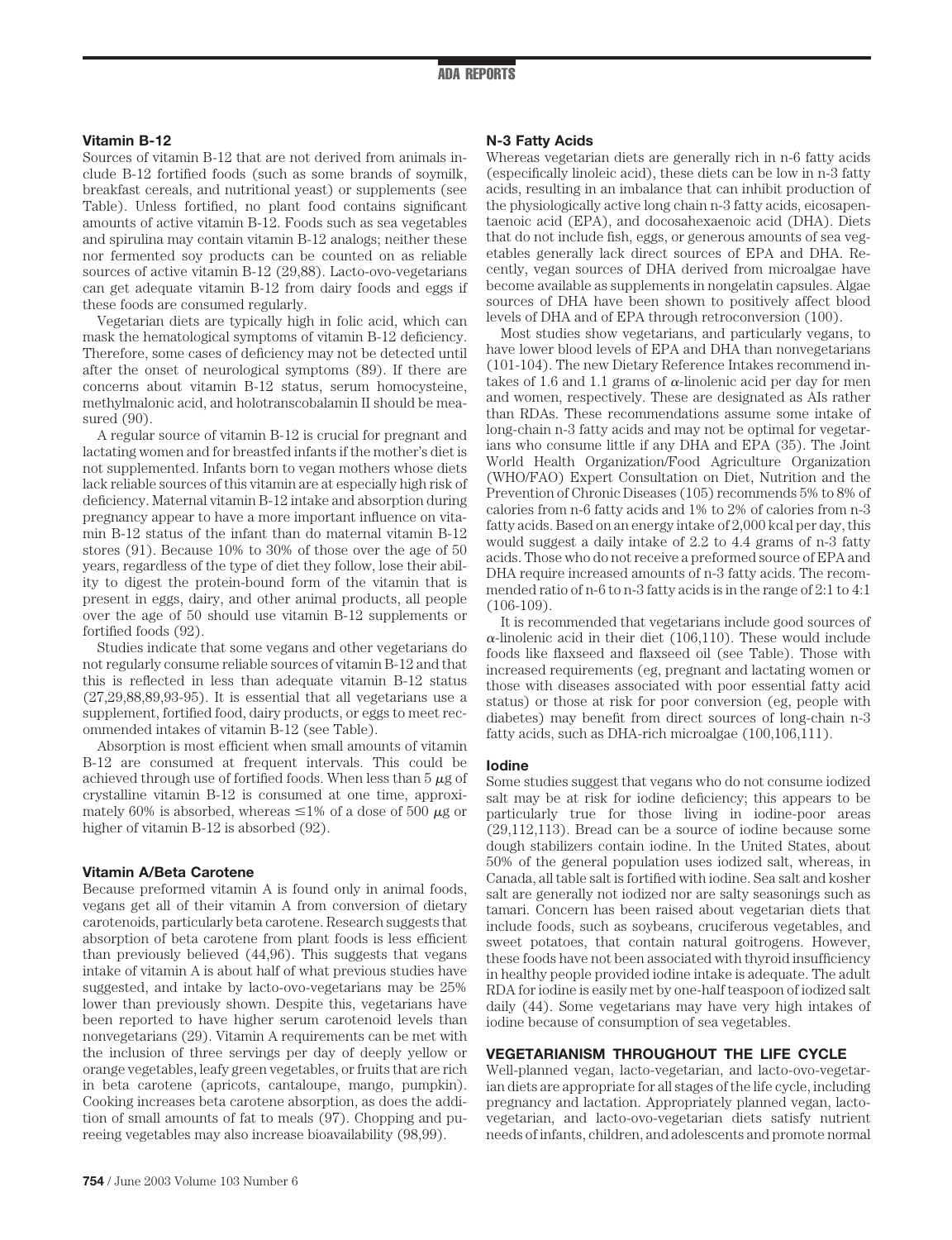growth (36,114,115). Vegetarian diets in childhood and adolescence can aid in the establishment of lifelong healthy eating patterns and can offer some important nutritional advantages. Vegetarian children and adolescents have lower intakes of cholesterol, saturated fat, and total fat and higher intakes of fruits, vegetables, and fiber than nonvegetarians (2,116-118). Vegetarian children have also been reported to be leaner and to have lower serum cholesterol levels (119-121).

# **Infants**

When vegetarian infants receive adequate amounts of breast milk or commercial infant formula and their diets contain good sources of energy and nutrients such as iron, vitamin B-12, and vitamin D, growth throughout infancy is normal. Extremely restrictive diets such as fruitarian and raw foods diets have been associated with impaired growth and therefore cannot be recommended for infants and children (29).

Many vegetarian women choose to breastfeed their infants (122), and this practice should be encouraged and supported. The breast milk of vegetarian women is similar in composition to that of nonvegetarians and is nutritionally adequate. Commercial infant formulas should be used if infants are not breastfed or are weaned before 1 year of age. Soy formula is the only option for vegan infants who are not being breastfed.

Soymilk, rice milk, homemade formulas, cow's milk, and goat's milk should not be used to replace breast milk or commercial infant formula during the first year because these foods do not contain the proper ratio of macronutrients nor do they have appropriate micronutrient levels for the young infant.

Guidelines for the introduction of solid foods are the same for vegetarian and nonvegetarian infants (115). When it is time for protein-rich foods to be introduced, vegetarian infants can have mashed or pureed tofu, legumes (pureed and strained if necessary), soy or dairy yogurt, cooked egg yolks, and cottage cheese. Later, foods such as cubes of tofu, cheese or soy cheese, and bite-size pieces of soy burger can be started. Commercial, full-fat, fortified soymilk, or cow's milk can be used as a primary beverage starting at age 1 year or older for a child who is growing normally and is eating a variety of foods (115). Foods that are rich in energy and nutrients such as legume spreads, tofu, and mashed avocado should be used when the infant is being weaned. Dietary fat should not be restricted in children younger than 2 years.

Breastfed infants whose mothers do not consume dairy products, foods fortified with vitamin B-12, or B-12 supplements regularly will need vitamin B-12 supplements (115). Guidelines for the use of iron and vitamin D supplements in vegetarian infants do not differ from guidelines for nonvegetarian infants. Zinc supplements are not routinely recommended for vegetarian infants because zinc deficiency is rarely seen (123). Zinc intake should be individually assessed and zinc supplements or zinc-fortified foods used during the time when complementary foods are being introduced if the diet is low in zinc or mainly consists of foods with low zinc bioavailability (124,125).

#### **Children**

Lacto-ovo-vegetarian children exhibit growth similar to that of their nonvegetarian peers (114,119,126). Little information about the growth of nonmacrobiotic vegan children is available, although findings suggest that children tend to be slightly smaller but within the normal ranges of the standards for weight and height (114,122). Poor growth in children has been seen primarily in those on very restricted diets (127).

Frequent meals and snacks and the use of some refined foods (such as fortified breakfast cereals, breads, and pasta) and foods higher in unsaturated fat can help vegetarian children meet energy and nutrient needs. Average protein intake of vegetarian children (lacto-ovo, vegan, and macrobiotic) generally meets or exceeds recommendations, although vegetarian children may consume less protein than nonvegetarian children (116,128). Vegan children may have protein needs that are slightly higher than those of nonvegan children because of differences in protein digestibility and amino acid composition of plant food proteins (36,129), but these protein needs are generally met when diets contain adequate energy and a variety of plant foods (35). Good sources of calcium, iron, and zinc should be emphasized for vegetarian children along with dietary practices that enhance absorption of zinc and iron from plant foods. A reliable source of vitamin B-12 is important for vegan children. If there is concern about vitamin D synthesis owing to limited sunlight exposure, skin tone, season, or sunscreen use, vitamin D supplements or fortified foods should be used. The Table provides information about food sources of nutrients. Food guides for vegetarian children under 4 years of age (36,130) and for older children (72,73) have been published elsewhere.

#### **Adolescents**

There are limited data available on the growth of vegetarian adolescents, although studies suggest there is little difference between vegetarians and nonvegetarians (131). In the West, vegetarian girls tend to reach menarche at a slightly later age than nonvegetarians (132,133), although not all research supports this finding (134,135). If slightly later menarche does occur, it may offer health advantages, including lower risk of developing breast cancer and obesity (136,137). Vegetarian diets appear to offer some nutritional advantages for adolescents. Vegetarian adolescents are reported to consume more fiber, iron, folate, vitamin A, and vitamin C than nonvegetarians (2,60). Vegetarian adolescents also consume more fruits and vegetables and fewer sweets, fast foods, and salty snacks compared with nonvegetarian adolescents (2,118). Key nutrients for adolescent vegetarians include calcium, vitamin D, iron, zinc, and vitamin B-12.

Vegetarian diets are somewhat more common among adolescents with eating disorders than in the general adolescent population; therefore, dietetics professionals should be aware of young clients who greatly limit food choices and who exhibit symptoms of eating disorders (138,139). However, recent data suggest that adopting a vegetarian diet does not lead to eating disorders, rather that vegetarian diets may be selected to camouflage an existing eating disorder (27,140,141). With guidance in meal planning, vegetarian diets are appropriate and healthful choices for adolescents.

# **Pregnant and Lactating Women**

Lacto-ovo-vegetarian and vegan diets can meet the nutrient and energy needs of pregnant women. Infants of vegetarian mothers generally have birth weights that are similar to those of infants born to nonvegetarians and to birth weight norms (122,142,143). Diets of pregnant and lactating vegans should contain reliable sources of vitamin B-12 daily. If there is concern about vitamin D synthesis because of limited sunlight exposure, skin tone, season, or sunscreen use, pregnant and lactating women should use vitamin D supplements or fortified foods. Iron supplements may be needed to prevent or treat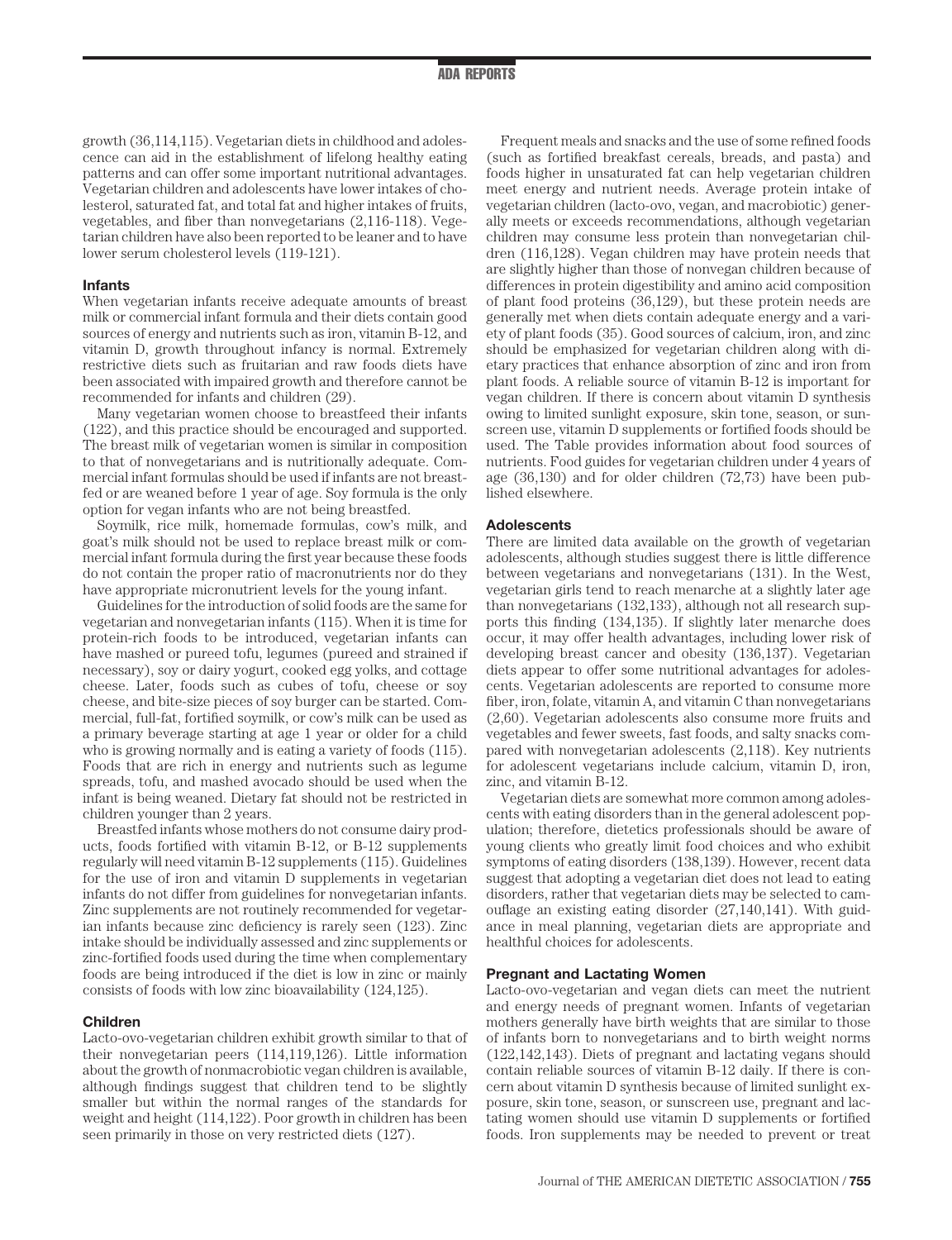iron-deficiency anemia, which is commonly seen during pregnancy. Women capable of becoming pregnant and women in the periconceptional period are advised to consume  $400 \mu$ g of folate daily from supplements, fortified foods, or both in addition to consuming food folate from a varied diet (92).

Infants of vegetarian mothers have been reported to have lower cord and plasma DHA than do infants of nonvegetarians, although the functional significance of this is not known (104,143). Breast milk DHA levels in vegan and lacto-ovo-vegetarian women appear to be lower than levels in nonvegetarians (144). Because DHA seems to play a role in the development of the brain and the eye and because a dietary supply of DHA may be important for the fetus and newborn, pregnant and lactating vegans and vegetarians (unless eggs are eaten regularly) should include sources of the DHA precursor linolenic acid in their diet (ground flaxseed, flaxseed oil, canola oil, soybean oil) or use a vegetarian DHA supplement (from microalgae). Foods containing linoleic acid (corn, safflower, and sunflower oil) and *trans*-fatty acids (stick margarine, foods with hydrogenated fats) should be limited because these fatty acids can inhibit DHA production from linolenic acid (145).

## **Older Adults**

Studies indicate that most older vegetarians have dietary intakes that are similar to nonvegetarians (146,147). With aging, energy needs decrease, but recommendations for several nutrients, including calcium, vitamin D, vitamin B6, and possibly protein, are higher. Sunlight exposure is often limited, and vitamin D synthesis is decreased in older adults so that dietary or supplemental sources of vitamin D are especially important.

Older adults may have difficulty with vitamin B-12 absorption from food so vitamin B-12-fortified foods or supplements should be used because the vitamin B-12 in fortified foods and supplements is usually well absorbed (92). Protein requirements for older adults are controversial. The current DRIs do not recommend additional protein for older adults (35). A metaanalysis of nitrogen balance studies concluded that there is not enough evidence to recommend different protein intakes for older adults but pointed out that the data are limited and contradictory (34). Others have concluded that protein requirements of older adults may be around 1 to 1.25 g/kg body weight (148,149). Older adults can easily meet protein needs on a vegetarian diet if a variety of protein-rich plant foods, including legumes and soy products, are eaten daily.

Vegetarian diets, which are high in fiber, may be beneficial for older adults with constipation. Older vegetarians may benefit from nutritional counseling on foods that are easy to chew, require minimal preparation, or are appropriate for therapeutic diets.

## **Athletes**

Vegetarian diets can also meet the needs of competitive athletes. Nutrition recommendations for vegetarian athletes should be formulated with consideration of the effects of both vegetarianism and exercise. The position of the American Dietetic Association and Dietitians of Canada on nutrition and athletic performance (39) provides appropriate dietary guidance for athletes, although some modification may be needed to address vegetarians' needs. Protein recommendations for endurance athletes are 1.2 to 1.4 g/kg body weight, whereas resistance and strength-trained athletes may need as much as 1.6 to 1.7 g/kg body weight (39). Not all groups support an increased protein need for athletes (35). Vegetarian diets that meet energy needs and contain a variety of plant-based protein foods, such as soy products, other legumes, grains, nuts, and seeds, can provide adequate protein without the use of special foods or supplements (150). For adolescent athletes, special attention should be given to meeting energy, protein, calcium, and iron needs. Amenorrhea may be more common among vegetarian than nonvegetarian athletes, although not all research supports this finding (151,152). Female vegetarian athletes may benefit from diets that include adequate energy, higher levels of fat, and generous amounts of calcium and iron.

# **VEGETARIAN DIETS AND CHRONIC DISEASE**

#### **Obesity**

Among Seventh-day Adventists (SDA), 40% of whom follow a meatless diet, vegetarian eating patterns have been associated with lower body mass index (BMI). In the Adventist Health Study, which compared vegetarians and nonvegetarians within the Adventist population, BMI increased as the frequency of meat consumption increased in both men and women (4). In the Oxford Vegetarian Study, BMI values were higher in nonvegetarians compared with vegetarians in all age groups and for both men and women (112).

In a study of 4,000 men and women in England comparing the relationship between meat consumption and obesity among meat eaters, fish eaters, lacto-ovo-vegetarians, and vegans, mean BMI was highest in the meat eaters and lowest in the vegans (153). BMI was lowest in those lacto-ovo-vegetarians and vegans who had adhered to their diet for 5 years or longer.

Factors that may help to explain the lower BMI among vegetarians include differences in macronutrient content (lower protein, fat, and animal fat intake), higher fiber consumption, decreased alcohol intake, and greater consumption of vegetables.

#### **Cardiovascular Disease**

An analysis of five prospective studies involving more than 76,000 subjects showed that death from ischemic heart disease was 31% lower among vegetarian men compared with nonvegetarian men and 20% lower among vegetarian women compared with nonvegetarian women (154). Death rates were also lower for vegetarian men and women compared with semivegetarians, those who ate fish only or ate meat less than once per week. Among SDA, vegetarian men had a 37% reduction in risk of developing ischemic heart disease compared with nonvegetarian men (4). In the only study to include vegan subjects, risk for developing heart disease was even lower among SDA vegan men than in the SDA lacto-ovo-vegetarians (155).

The lower rates of heart disease among vegetarians are explained in part by their lower blood cholesterol levels. A review of 9 studies found that, in comparison to nonvegetarians, lactoovo-vegetarians and vegans had mean blood cholesterol levels that were 14% and 35% lower, respectively (156). Although the lower average BMI of vegetarians may help to explain this, Sacks and colleagues found that, even when vegetarian subjects were heavier than nonvegetarian subjects, the vegetarians had markedly lower plasma lipoprotein values (157), and Thorogood and colleagues found that differences in plasma lipids in vegetarians, vegans, and meat eaters persisted, even following adjustment for BMI (158). Some, but not all, studies have shown lower high-density lipoprotein (HDL) levels in vegetarian subjects (29). Lower HDL levels may be due to the type or amount of dietary fat or to lower alcohol intake. This may help to explain the smaller differences in heart disease rates between vegetarian and nonvegetarian women because HDL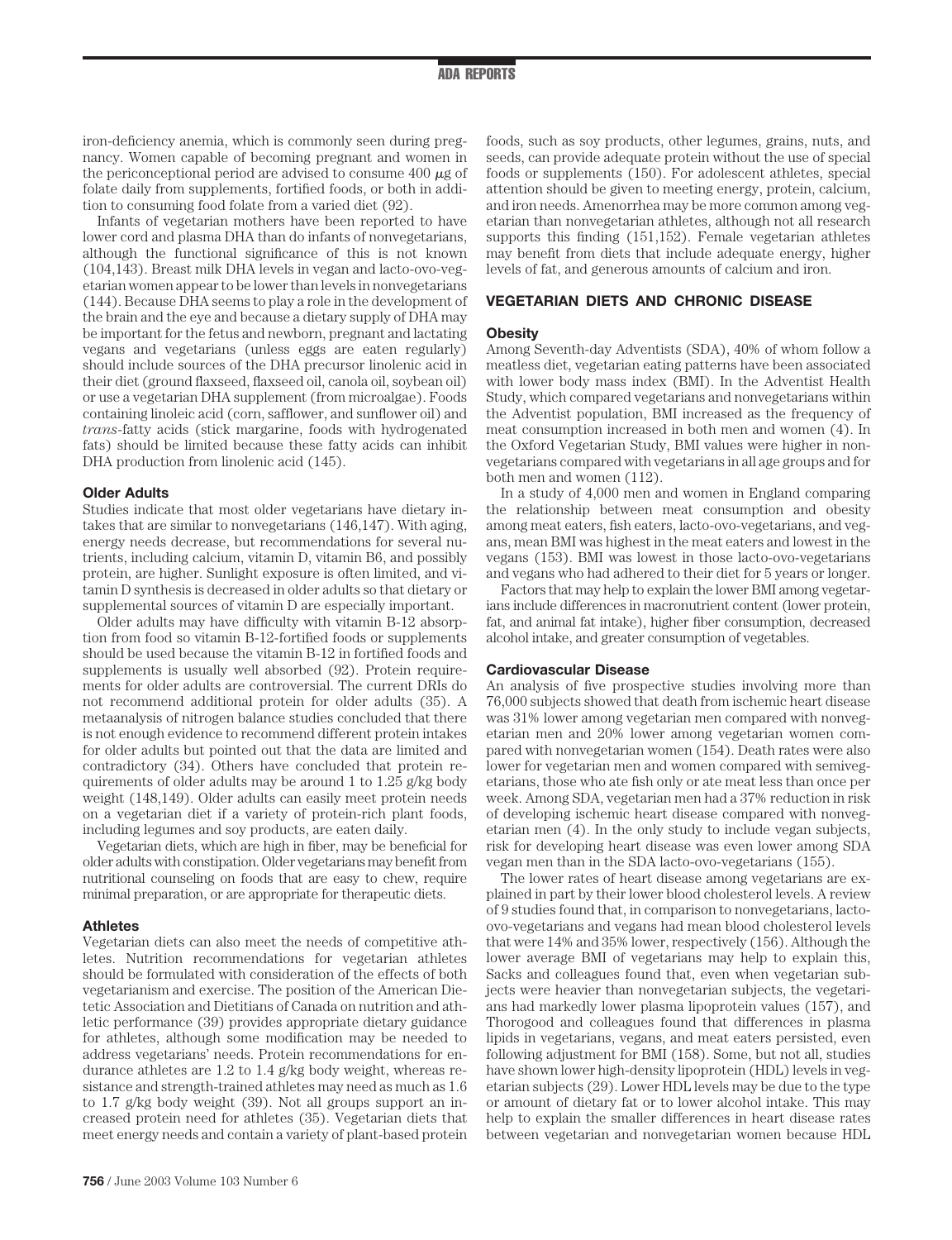may be a more important risk factor than LDL levels for women (159). Average triglyceride levels tend to be similar in vegetarians and nonvegetarians.

A number of factors in vegetarian diets may affect cholesterol levels. Although studies show that most vegetarians do not typically consume low-fat diets, saturated fat intake is considerably lower among vegetarians than nonvegetarians, and vegans have a lower ratio of saturated to unsaturated fat in their diets (29). Vegetarians also consume less cholesterol than nonvegetarians, although the range of intake varies considerably across studies. Vegan diets are free of cholesterol.

Vegetarians consume between 50% and 100% more fiber than nonvegetarians, and vegans have higher intakes than lacto-ovo-vegetarians (29). Soluble fiber may lower risk for cardiovascular disease by reducing blood cholesterol levels (160). Limited research suggests that animal protein is directly associated with higher serum cholesterol levels even when other dietary factors are controlled (161). Lacto-ovo-vegetarians consume less animal protein than nonvegetarians, and vegans consume no animal protein. Research shows that consumption of at least 25 g per day of soy protein, either in place of animal protein or in addition to the usual diet, reduces cholesterol levels in people with hypercholesterolemia (162). Soy protein may also raise HDL levels (162). Vegetarians are likely to consume more soy protein than the general population.

Other factors in vegetarian diets may impact cardiovascular disease risk independent of effects on cholesterol levels. Vegetarians have higher intakes of the vitamin antioxidants vitamins C and E, which may reduce oxidation of LDL cholesterol. Isoflavones, which are phytoestrogens found in soy foods, may also have antioxidant properties (163) as well as enhancing endothelial function and arterial compliance (164). Although there is limited information available about intake of specific phytochemicals among population groups, vegetarians appear to consume more phytochemicals than nonvegetarians because a greater percentage of their energy comes from plant foods. Some phytochemicals may affect plaque formation through effects on signal transduction and cell proliferation (165) and may exert antiinflammatory effects (166). Research from Taiwan found that vegetarians had significantly better vasodilation responses, which correlated directly with years on a vegetarian diet, suggesting a direct beneficial effect of vegetarian diet on vascular endothelial function (167).

Not all aspects of vegetarian diets are associated with reduced risk for heart disease. Some (89,103,168-171) but not all (62,172) studies have found higher serum homocysteine levels in vegetarians compared to nonvegetarians. Homocysteine is believed to be an independent risk factor for heart disease. Inadequate intake of vitamin B-12 may be the explanation. Vitamin B-12 injections lowered homocysteine levels in vegetarians, many of whom had low B-12 levels and high serum homocysteine (173). In addition, low intakes of n-3 fatty acids and a high ratio of n-6 to n-3 fatty acids in the diet may raise risk of heart disease among some vegetarians (173).

There are only limited data on the role of vegetarian diets as intervention for heart disease. Vegetarian diets used in these studies have usually been very low in fat. Because these diets have been used along with other lifestyle changes and they have produced weight loss, it has not been possible to ascertain any direct effect of adoption of vegetarian diet on risk factors for heart disease or mortality. Vegetarian diets can be planned to conform to standard recommendations for the treatment of hypercholesterolemia.

# **Hypertension**

Many studies show that vegetarians have both lower systolic and diastolic pressures with differences between vegetarians and nonvegetarians generally falling between 5 and 10 mm Hg (29). In the Hypertension Detection and Follow-Up Program, blood pressure reduction of just 4 mm Hg caused marked reduction in mortality from all causes (174).

In addition to having lower blood pressures in general, vegetarians have markedly lower rates of hypertension than meat eaters (175,176). In one study, 42% of nonvegetarians had hypertension (defined as 140/90 mm Hg) compared with only 13% of vegetarians. Even semivegetarians are 50% more likely to have hypertension than vegetarians (4). Even when body weights were similar between subjects, vegetarians had lower blood pressures. Placing nonvegetarian subjects on a vegetarian diet led to reduced blood pressure in normotensive (177) and hypertensive subjects (178).

A number of studies have controlled for various factors that might help to explain the lower blood pressures of vegetarians and the hypotensive effects of changing to a vegetarian diet. The lower blood pressures do not appear to be due to lower BMI (175), exercise habits (179), absence of meat (180), milk protein (181), fat content of diet (182), fiber (183) or differences in potassium, magnesium, or calcium intakes (184). Because sodium intake of vegetarians is comparable or only modestly lower than that of nonvegetarians, sodium does not explain the differences either. Suggested explanations include a difference in blood glucose-insulin response because of a lower glycemic index of vegetarian diets (185) or a collective effect of beneficial compounds from plant foods (186).

# **Diabetes**

Vegetarian diets can meet guidelines for the treatment of diabetes (187), and some research suggests that diets that are more plant-based reduce risk for type 2 diabetes. Rates of selfreported diabetes among Seventh-day Adventists (SDA) were less than half those of the general population, and, among SDA, vegetarians had lower rates of diabetes than nonvegetarians (188). In the Adventist Health Study, age-adjusted risk for developing diabetes for vegetarian, semivegetarian, and nonvegetarian men was 1.00, 1.35, and 1.97, respectively, and, for women, it was 1.00, 1.08, and 1.93 (4). Among the possible explanations for a protective effect of vegetarian diet are the lower BMI of vegetarians and higher fiber intake, both of which improve insulin sensitivity. However, among men in the Adventist Health Study, risk for diabetes was still 80% higher in nonvegetarian men after adjustment for weight. In men, meat consumption was directly associated with increased risk of diabetes. Among women, risk increased only when meat consumption exceeded five servings per week (188).

#### **Cancer**

Vegetarians have an overall lower cancer rate compared with the general population, but it is not clear to what extent this is due to diet. When nondietary cancer risk factors are controlled for, differences in overall cancer rates between vegetarians and nonvegetarians are greatly reduced, although marked differences remain in rates of certain cancers. An analysis from the Adventist Health Study that controlled for age, sex, and smoking found no differences between vegetarians and nonvegetarians for lung, breast, uterine, or stomach cancer but did find that nonvegetarians had a 54% increased risk for prostate cancer and an 88% increased risk for colorectal cancer (4). Other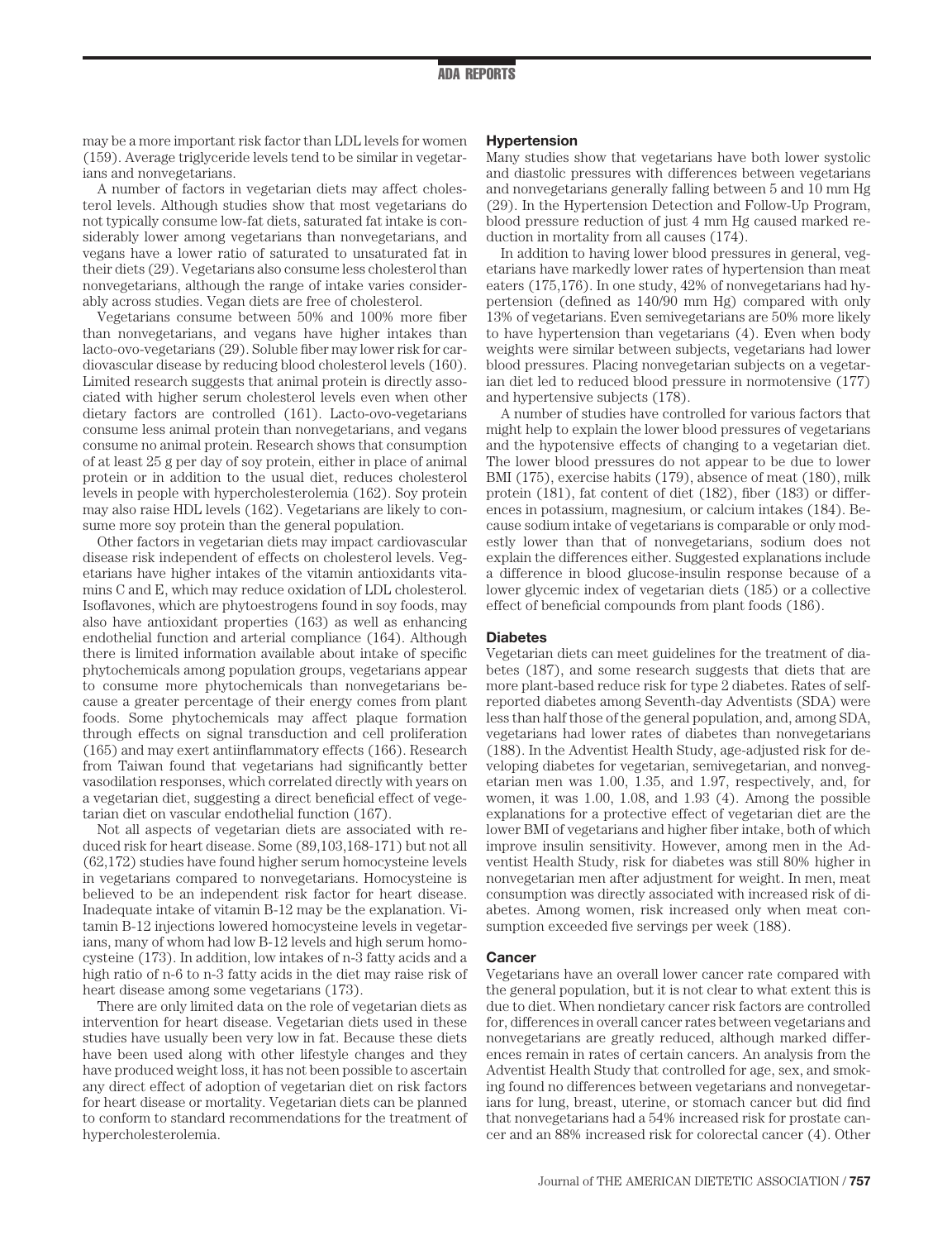research has shown lower rates of colon cell proliferation in vegetarians compared with nonvegetarians (189) and lower levels of serum insulin-like growth factor-I, thought to be involved in the etiology of several cancers in vegans compared with both nonvegetarians and lacto-ovo-vegetarians (190). Both red and white meat have been independently linked to increased risk for colon cancer (4). Observational studies have found an association between high intake of dairy foods and calcium with increased risk for prostate cancer (191-193), although not all studies support this finding (194). A pooled analysis of 8 observational studies found no link between meat or dairy consumption and breast cancer (195).

Research suggests that a number of factors in vegetarian diets may impact cancer risk. Vegetarian diets come closer to matching the dietary guidelines issued by the National Cancer Institute than do nonvegetarian diets, particularly in regard to fat and fiber intakes (196). Although data on fruit and vegetable intake of vegetarians are limited, a recent study found that intake was considerably higher among vegans compared with nonvegetarians (62). High lifetime exposure to estrogen has been linked to increased breast cancer risk. Some research shows that vegetarians have lower serum and urinary estrogen levels (197). There is also some evidence that vegetarian girls begin menstruation at a later age, which may reduce cancer risk because of lower lifetime estrogen exposure (132,133). High fiber intake is believed to protect against colon cancer, although not all research supports this (198,199). The environment of the colon of vegetarians is strikingly different from that of nonvegetarians. Vegetarians have a lower concentration of potentially carcinogenic bile acids (200) and fewer intestinal bacteria that convert the primary bile acids into carcinogenic secondary bile acids (201). More frequent elimination and the levels of certain enzymes in the colon enhance elimination of potential colon carcinogens (200,202). Most research shows that vegetarians have lower levels of fecal mutagens (203).

Vegetarians do not consume heme iron, which has been shown to lead to the formation of highly cytotoxic factors in the colon increasing colon cancer risk (204). Finally, vegetarians most likely have higher intakes of phytochemicals, many of which have anticancer activity. Isoflavones in soy foods have been shown to have anticancer effects, particularly in regard to breast and prostate cancer, although this is not supported by all research (205,206).

# **Osteoporosis**

Osteoporosis is a complex disease affected by a variety of lifestyle, dietary, and genetic factors. Although some data indicate that osteoporosis is less common in developing countries with a mostly plant-based diet, these studies have relied on hip fracture data, which has been found to be unreliable for comparing bone health across cultures. There is little evidence to suggest that bone mineral density differs between western nonvegetarians and lacto-ovo-vegetarians.

A number of studies have shown that high protein intake, from animal foods in particular, causes increased excretion of calcium and raises calcium needs (207-209). The effect is believed to be due to the increased acid load from metabolism of sulfur-containing amino acids (SAA). However, grains are also high in these amino acids, and some research shows that SAA intake was similar between nonvegetarians and vegetarians (210). Despite this, there is some evidence that postmenopausal women with diets high in animal protein and low in plant protein had a high rate of bone loss and a greatly increased risk

of hip fracture (211). Although excessive protein intake may compromise bone health, there is evidence that low protein intakes could raise risk for poorer bone health (212). Although there are very little reliable data on bone health of vegans, some studies suggest that bone density is lower among vegans compared with nonvegetarians (213-215). Vegan women, like other women, may have low calcium intakes despite the availability of nondairy sources of well-absorbed calcium. Some vegan women may also have protein intakes that are marginal, and vitamin D status has shown to be compromised in some vegans (216-218). The lower serum estrogen levels of vegetarians may be a risk factor for osteoporosis. In contrast, short-term clinical studies suggest that soy protein rich in isoflavones decreases spinal bone loss in postmenopausal women (219). Higher intake of potassium and vitamin K among vegetarians may also help to protect bone health. However, the data suggest that a vegetarian diet does not necessarily protect against osteoporosis despite lower animal protein content.

# **Renal Disease**

High intake of dietary protein may worsen existing kidney disease or increase risk for those who are susceptible to this disease because protein intake is associated with a higher glomerular filtration rate (GFR) (220). The GFR of healthy vegetarians is lower than that of nonvegetarians and even lower in vegans (221). The type of protein consumed may also have an effect, with plant foods having a more beneficial effect on GFR than animal protein (222, 223). GFR was 16% higher in healthy subjects after eating a meal containing animal protein compared with a meal with soy protein (222). Because the pathology of renal disease is similar to that of atherosclerosis, the lower serum cholesterol levels and reduced cholesterol oxidation resulting from a vegetarian diet may be beneficial for those with kidney disease.

# **Dementia**

Although rates of dementia differ markedly throughout the world, differences in diagnostic criteria make cross-cultural comparisons difficult. In the United States, among SDA, those who ate meat were more than twice as likely to develop dementia (224). Those who had eaten meat for many years were more than three times as likely to develop signs of dementia. Diets high in antioxidants have been found to protect cognitive function (225-227). The lower blood pressure of vegetarians may also be protective. There is also some evidence that lower blood cholesterol protects against dementia (228). Higher homocysteine levels are linked to increased risk of dementia, and this may present one risk factor for vegetarians who do not get adequate vitamin B-12 (229-232). Although one observational study found an increased rate of dementia among Japanese American men who ate tofu regularly (233), the study had a number of methodological limitations, and other research has not supported these findings (234).

# **Other Health Effects of Vegetarian Diets**

# **Diverticular disease**

Gear and colleagues found that both male and female vegetarians aged 45 to 59 years were 50% as likely to have diverticulitis compared with nonvegetarians (235). Although fiber is believed to be the most important reason for this difference, other factors may have an effect as well. High-fat diets, independent of fiber intake, have been associated with increased risk of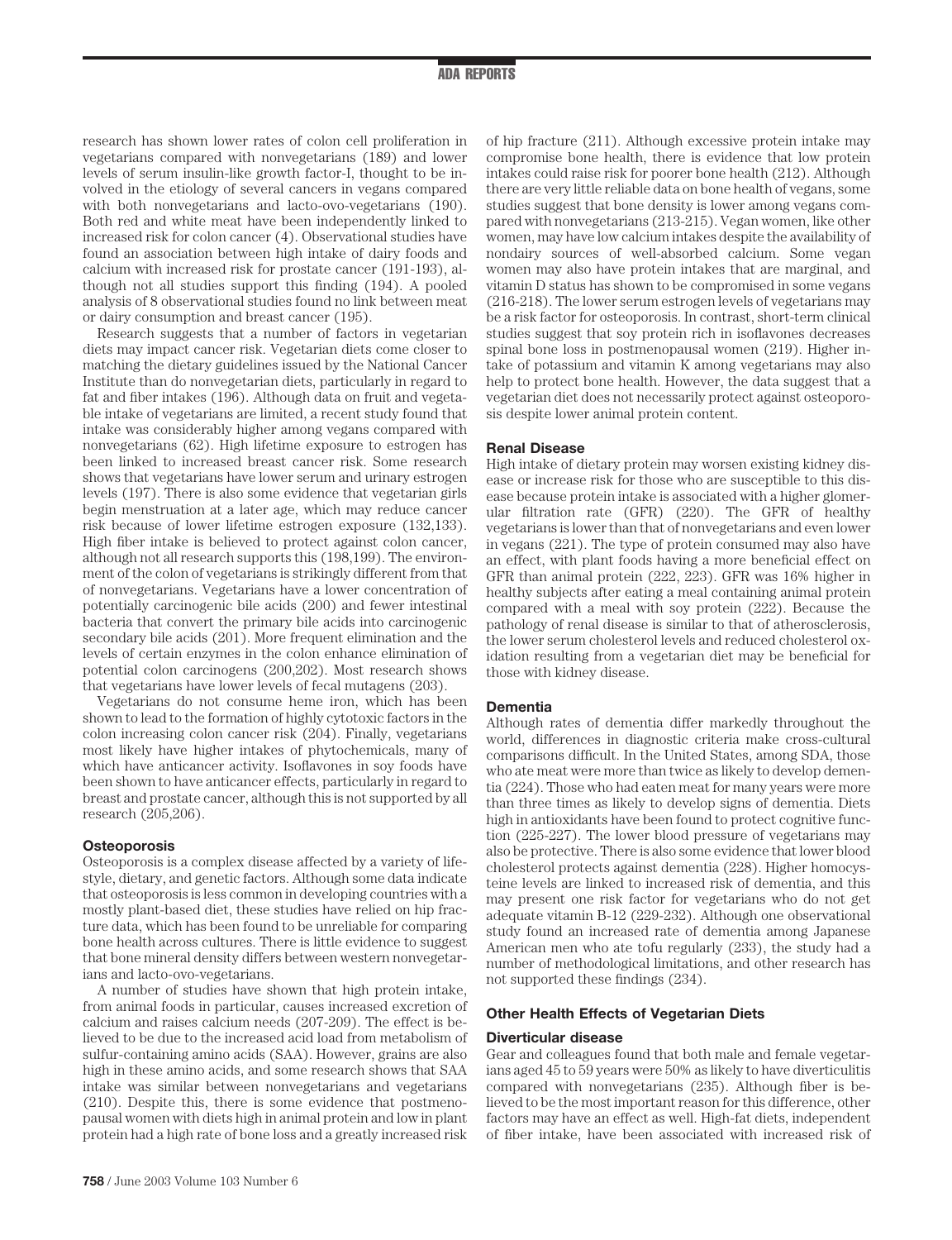diverticulitis (236). Meat intake may also increase risk (236). Older research suggests that meat consumption may promote growth of bacteria that produce a toxic metabolite that weakens the wall of the colon (237).

# **Gallstones**

In a study of 800 women aged 40 to 69 years, nonvegetarians were more than twice as likely as vegetarians to suffer from gallstones (238). The relationship held even after controlling for the three known risk factors for gallstones: obesity, gender, and aging.

# **Rheumatoid arthritis**

Rheumatoid arthritis (RA), believed to be an autoimmune disease, involves inflammation of the joints. Several studies from one group of researchers in Finland suggest that fasting, followed by vegan diet, may be useful in treatment of RA (239,240).

Although data are very limited and more follow-up is needed before conclusions can be drawn, some studies suggest that a mostly raw foods vegan diet reduces symptoms of fibromyalgia (241) and that a vegetarian diet may reduce symptoms of topical dermatitis (242).

# **PROGRAMS AND AUDIENCES IMPACTED**

# **Special Supplemental Nutrition Program for Women, Infants, and Children**

In the United States, the Special Supplemental Nutrition Program for Women, Infants, and Children (WIC) is a federal grant program that serves pregnant, postpartum, and breastfeeding women and infants and children up to 5 years of age who are documented as being at nutritional risk and with family income below state standards. This program provides checks or coupons to purchase some foods suitable for vegetarians, including infant formula, iron-fortified infant cereal, vitamin C-rich fruit or vegetable juice, carrots, cow's milk, cheese, eggs, iron-fortified ready-to-eat cereal, dried beans or peas, and peanut butter. Individual state agencies are allowed to submit a plan to USDA's Food and Nutrition Service for substitution of foods to allow for different cultural eating patterns, provided the proposed substitute food is nutritionally equivalent or superior to the food it replaces, is widely available, and does not cost more than the food it is to replace (243). This provision could possibly allow more foods suitable for vegans to be purchased.

Canada Prenatal Nutrition Program (CPNP), federally funded by Health Canada, and perinatal community programs provide vouchers, coupons, or groceries to those who meet the income and nutritional risk criteria for the program. Vouchers can be used for some foods acceptable to vegetarians, including milk, juice, cheese, eggs, fortified soymilk, and other foods (244).

# **Child Nutrition Programs**

In the United States, the National School Lunch Program (NSLP) allows nonmeat protein products, including certain soy products, cheese, eggs, cooked dried beans or peas, yogurt, peanut butter, other nut or seed butters, peanuts, tree nuts, and seeds to be used (245,246). USDA information for school foodservice personnel includes several vegetarian and vegan quantity recipes (247). Few public schools regularly feature vegetarian menu items. School lunches are not adequate for vegans even when some vegan options are available because soymilk can only be served as a part of school lunch in cases of documented lactose intolerance.

In Canada, school lunch, breakfast, and snack programs; food selection standards; and provision for vegetarian meals vary from one region to another. Nationally, the Canadian Living Foundation's Breakfast for Learning program is developing Best Practice Program Standards for breakfast, snack, and lunch programs. Vegetarian meals based on Canada's Food Guide to Healthy Eating fit within this framework (248).

# **Feeding Programs for the Elderly**

The federal Elderly Nutrition Program (ENP) distributes funds to states, territories, and tribal organizations for a national network of programs that provide congregate and home-delivered meals (often known as Meals on Wheels) for older Americans. Meals served under this program must provide at least onethird of the RDAs (249). Meals are often provided by local Meals on Wheels agencies. A 4-week set of vegetarian menus has been developed for use by the National Meals on Wheels Foundation (250,251).

# **Corrections Facilities**

Court rulings in the United States and Canada have granted prison inmates the right to have vegetarian meals for religious and medical reasons (and in Canada, by choice, as well) (252,253). Federal institutions and those for many states and provinces provide vegetarian options for meals. The Canadian federal court has ruled that prison inmates who are opposed to eating meat have a constitutional right to be served vegetarian meals. The Freedom of Conscience provisions in the Charter of Rights allow prisoners to demand vegetarian fare for moral reasons, just as other inmates may request special meals on religious or medical grounds (252).

# **Military/Armed Forces**

The US Army's Combat Feeding Program, which oversees all food regulations, provides a choice of vegetarian menus (254). Canadian Forces Food Services offers one or more vegetarian options at every meal (255). An estimated 10% to 15% of Canadian Forces members choose vegetarian meals for combat rations (individual meal packs) (256).

# **Other Institutions and Quantity Food Service Organizations**

Other institutions, including colleges, universities, hospitals, restaurants, and publicly funded museums and parks offer varying amounts and types of vegetarian selections. Resources are available for vegetarian quantity food preparation (Figure 1). As interest in vegetarianism grows and because of the nutritional and health benefits of choosing a vegetarian diet, increased provision of vegetarian meals on a daily basis should be encouraged.

# **ROLE OF DIETETICS PROFESSIONALS**

Vegetarian clients may seek nutrition counseling services for a specific clinical condition or for assistance in planning healthful vegetarian diets. They may sometimes be referred because of problems related to poor diet choices. Dietetics professionals have an important role in supporting clients who express an interest in adopting vegetarian diets or who already eat a vegetarian diet. It is important for dietetics professionals to support any client who chooses this style of eating and to be able to give current accurate information about vegetarian nutrition. Information should be individualized depending on type of vegetarian diet, age of the client, food preparation skills, and ac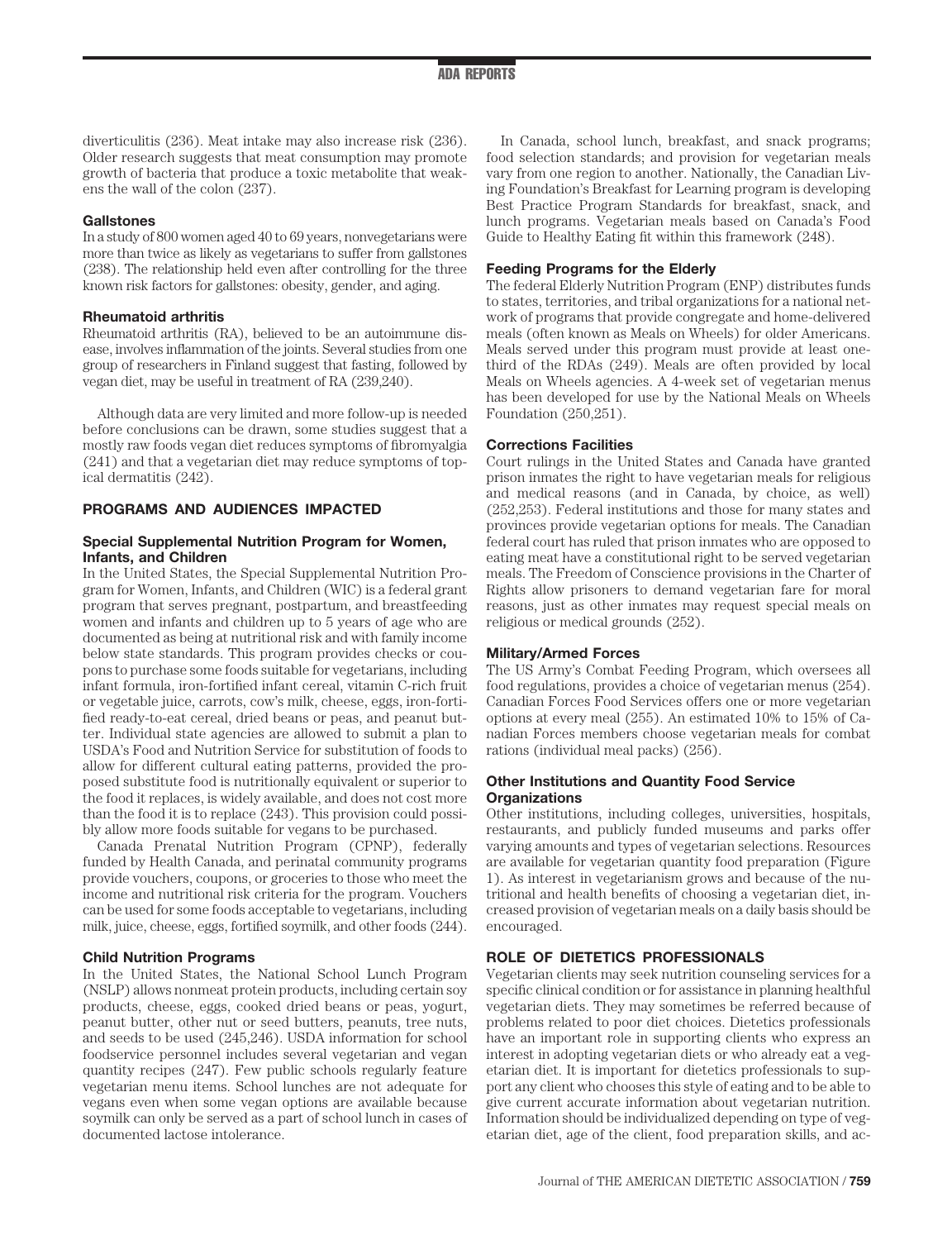tivity level. It is important to listen to the client's own description of his or her diet to ascertain which foods can play a role in meal planning. Figure 1 provides a listing of Web resources on vegetarianism. Figure 2 includes meal planning tips.

Qualified dietetics professionals can help vegetarian clients in the following ways:

 $\blacksquare$ <br/> provide information about meeting requirements for vitamin B-12, calcium, vitamin D, zinc, iron, and n-3 fatty acids because poorly planned vegetarian diets may sometimes fall short of these nutrients;

■ give specific guidelines for planning balanced lacto-ovo-vegetarian or vegan meals for all stages of the life cycle;

■ adapt guidelines for planning balanced lacto-ovo-vegetarian or vegan meals for clients with special dietary needs because of allergies or chronic disease or other restrictions;

■ be familiar with vegetarian options at local restaurants;

■ provide ideas for planning optimal vegetarian meals while traveling;

■ instruct clients about the preparation and use of foods that frequently are part of vegetarian diets; the growing selection of products aimed at vegetarians may make it impossible to be knowledgeable about all such products. However, practitioners

## General Vegetarian Nutrition:

Food and Nutrition Information Center, USDA *http://www.nal.usda.gov/fnic/etext/000058.html*

*http://www.nal.usda.gov/fnic/pubs/bibs/gen/vegetarian.htm*

Loma Linda University Vegetarian Nutrition & Health Letter *http://www.llu.edu/llu/vegetarian/vegnews.htm*

Seventh-day Adventist Dietetic Association *http://www.sdada.org/facts&fiction.htm*

Vegan Outreach

*http://www.veganoutreach.org/whyvegan/health.html*; *http://www.veganoutreach.org/health/stayinghealthy.html*

The Vegan Society (vitamin B-12) *www.vegansociety.com/html/info/b12sheet.htm*

Vegetarian Nutrition Dietetic Practice Group *http://www.vegetariannutrition.net/*

Vegetarian Resource Group *http://www.vrg.org/*

The Vegetarian Society of the United Kingdom *http://www.vegsoc.org/health/*

**VegRD** *http://vegrd.vegan.com/*

# Travel:

Happy Cow's Global Guide to Vegetarian Restaurants *www.happycow.net/*

VegDining.com *www.vegdining.com/Home.cfm*

Vegetarian Resource Group *www.vrg.org/travel/*

Quantity Food Preparation: Vegetarian Resource Group

*http://www.vrg.org/fsupdate/*

*FIG 1. Useful Web sites.*

A variety of menu planning approaches can provide adequate nutrition for vegetarians. The Vegetarian Food Guide Pyramid and Vegetarian Food Guide Rainbow (72,73) suggest one approach. In addition, the following guidelines can help vegetarians plan healthful diets:

- Choose a variety of foods including whole grains, vegetables, fruits, legumes, nuts, seeds, and if desired, dairy products, and eggs.
- Choose whole, unrefined foods often and minimize the intake of highly sweetened, fatty and heavily refined foods.
- Choose a variety of fruits and vegetables.
- If animal foods such as dairy products and eggs are used, choose lower-fat dairy products and use both eggs and dairy products in moderation.
- Use a regular source of vitamin B-12 and, if sunlight exposure is limited, of vitamin D.

*FIG 2. Meal planning.*

working with vegetarian clients should have a basic knowledge of preparation, use, and nutrient content of a variety of grains, beans, soy products, meat analogs and fortified foods.

■ be familiar with local sources for purchase of vegetarian foods. In some communities, mail order sources may be necessary.

■ work with family members, particularly the parents of vegetarian children, to help provide the best possible environment for meeting nutrient needs on a vegetarian diet; and,

■ if a practitioner is unfamiliar with vegetarian nutrition, he/she should assist the individual in finding someone who is qualified to advise the client or should direct the client to reliable resources.

# **CONCLUSIONS**

Appropriately planned vegetarian diets have been shown to be healthful, nutritionally adequate, and beneficial in the prevention and treatment of certain diseases. Vegetarian diets are appropriate for all stages of the life cycle. There are many reasons for the rising interest in vegetarianism. The number of vegetarians in the United States and Canada is expected to increase over the next decade. Dietetics professionals can assist vegetarian clients by providing current, accurate information about vegetarian nutrition, foods, and resources.

# **References**

**1.** Barr SI, Chapman GE. Perceptions and practices of self-defined current vegetarian, former vegetarian, and nonvegetarian women. *J Am Diet Assoc*. 2002;102:354-360.

**2.** Perry CL, McGuire MT, Neumark-Sztainer D, Story M. Adolescent vegetarians. How well do their dietary patterns meet the Healthy People 2010 objectives? *Arch Pediatr Adolesc Med.* 2002;156:431-437.

**3.** Sabate J, Ratzin-Turner RA, Brown JE. Vegetarian diets: descriptions and trends. In: Sabate J, ed. *Vegetarian Nutrition.* Boca Raton, FL: CRC Press; 2001:3-17.

**4.** Fraser GE. Associations between diet and cancer, ischemic heart disease, and all-cause mortality in non-Hispanic white California Seventh-day Adventists. *Am J Clin Nutr.* 1999;70:532S-538S.

**5.** White RF, Seymour J, Frank E. Vegetarianism among US women physicians. *J Am Diet Assoc.* 1999;99:595-598.

**6.** Lea E, Worsley A. The cognitive contexts of beliefs about the healthiness of meat. *Public Health Nutr.* 2002;5:37-45.

**7.** The Vegetarian Resource Group. How many vegetarians are there? Available at: http://www.vrg.org/nutshell/poll2000.htm. Accessed February 10, 2003. **8.** The Vegetarian Resource Group. How many teens are vegetarian? How many kids don't eat meat? Available at: http://www.vrg.org/journal/vj2001jan/ 2001janteen.htm. Accessed February 10, 2003.

**9.** National Institute of Nutrition. Tracking Nutrition Trends IV: An Update on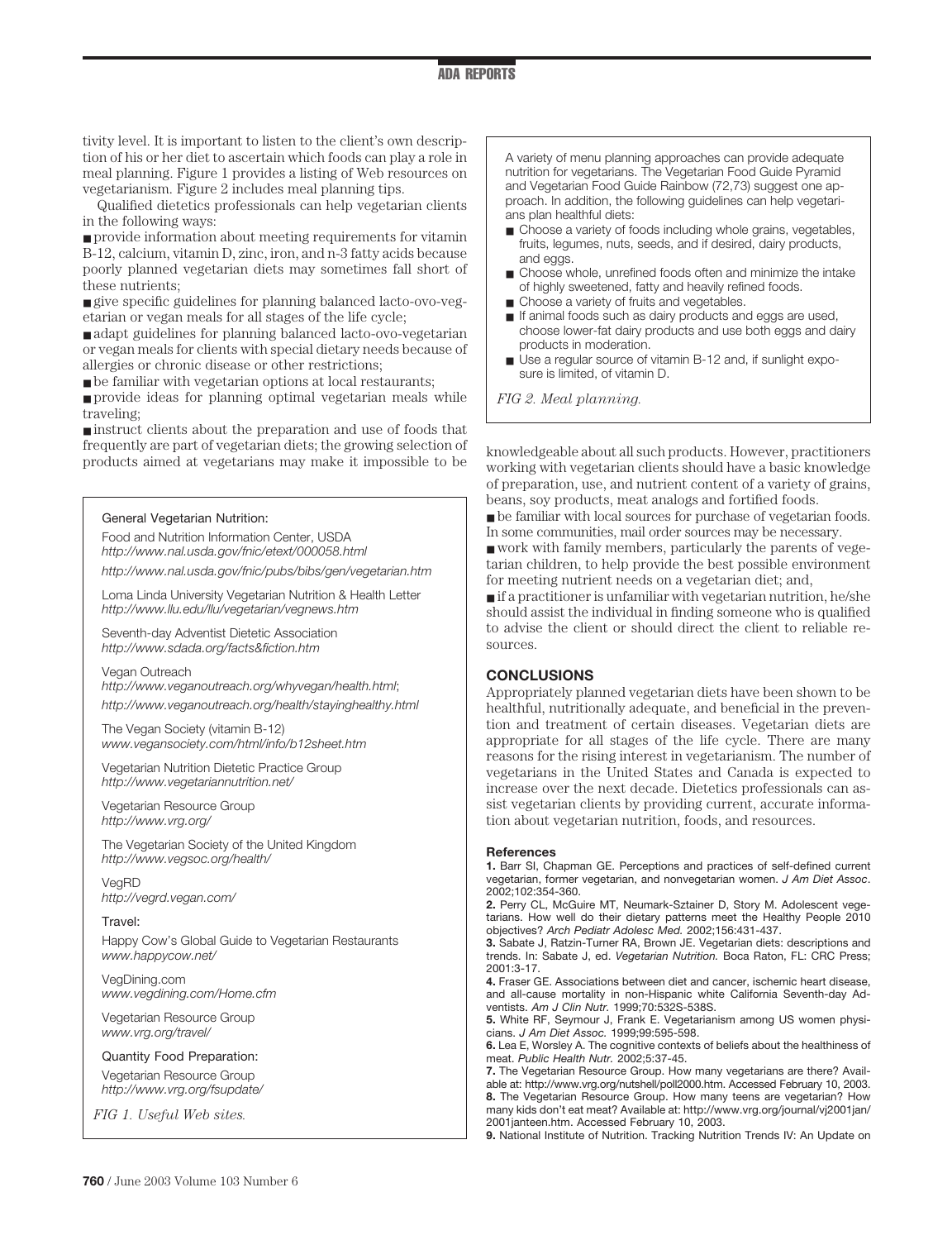ADA REPORTS

Canadians' Nutrition-Related Attitudes, Knowledge and Actions, 2001. Available at: www.nin.ca/public\_html/EN/consumer\_trends.html. Accessed February 10, 2003.

**10.** Raj S, Ganganna P, Bowering J. Dietary habits of Asian Indians in relation to length of residence in the United States. *J Am Diet Assoc.* 1999;99:1106- 1108.

**11.** Ginsberg C, Ostrowski A. The market for vegetarian foods. *Vegetarian J.* 2002;4:25-29.

**12.** The Vegetarian Resource Group. How many people order vegetarian foods when eating out? Available at: http://www.vrg.org/journal/vj99sep/ 999scientific.htm. Accessed February 10, 2003.

**13.** National Restaurant Association. *Tableservice Restaurant Trends, 2001*. Washington, DC: 2001.

**14.** Crosby M. College and university foodservice operations get high marks from students; 1999. Available at: http://www.restaurant.org/rusa/magArticle. cfm?ArticleID=327. Accessed February 10, 2003.

**15.** Sabate J, Duk A, Lee CL. Publication trends of vegetarian nutrition articles in biomedical literature; 1966-1995. *Am J Clin Nutr.* 1999;70(suppl):601S-607S. **16.** World Cancer Research Fund/AICR. *Food, Nutrition, and the Prevention of Cancer: A Global Perspective.* Washington, DC: AICR; 1997.

**17.** Byers T, Nestle M, McTiernan A, Doyle C, Currie-Williams A, Gansler T, Thun M. American Cancer Society 2001 Nutrition and Physical Activity Guidelines Advisory Committee. American Cancer Society guidelines on nutrition and physical activity for cancer prevention: Reducing the risk of cancer with healthy food choices and physical activity. *CA Cancer J Clin.* 2002;52:92-119. **18.** Nutrition Committee of the American Heart Association. AHA Dietary Guidelines Revision 2000: A Statement for Healthcare Professionals From the Nutrition Committee of the American Heart Association. *Circulation*. 2000; 102:2296-2311.

**19.** Heart and Stroke Foundation of Canada. Healthy Eating. Available at: http://ww2.heartandstroke.ca/Page.asp?PageID=33&ArticleID=551&Src= living&From=SubCategory. Accessed February 10, 2003.

**20.** Deckelbaum RJ, Fisher EA, Winston M, Kumanyika, Lauer RM, Pi-Sunyer FX, St. Jeor, S, Schaefer EJ, Weinstein IB. Summary of a scientific conference on preventive nutrition: Pediatrics to geriatrics. *Circulation*. 1999;100:450-456.

**21.** Mintel International Group Limited. *The Vegetarian Food Market*—*US Report*. Chicago, IL: Mintel International Group Limited; 2001.

**22.** AC Nielsen. *Market Track for 1997 to 2001.* New York, NY: AC Nielsen; 2001.

**23.** US Department of Agriculture. *Dietary Guidelines for Americans,* 5th ed*.* Washington, DC: US Government Printing Office; 2000.

**24.** Haddad EH. Vegetarian diets and dietary guidelines for chronic disease prevention: How meatless diets conform to current recommendations for healthy eating. In: Sabate J, ed. *Vegetarian Nutrition.* Boca Raton, FL: CRC Press; 2001:371-409.

**25.** Dietitians of Canada. Celebrating the pleasure of vegetarian eating. Available at: http://www.dietitians.ca/english/factsheets/e1995\_02.html. Accessed February 10, 2003.

**26.** Health Canada. *Nutrition for a Healthy Pregnancy: National Guidelines for the Childbearing Years*. Ottawa: Minister of Public Works and Government Services Canada; 1999.

**27.** Janelle KC, Barr SI. Nutrient intakes and eating behavior scores of vegetarian and nonvegetarian women. *J Am Diet Assoc*. 1995;95:180-189.

**28.** Jacob RA, Burri BJ. Oxidative damage and defense. *Am J Clin Nutr.* 1996;63:985S-990S.

**29.** Messina MJ, Messina VL. *The Dietitian's Guide to Vegetarian Diets: Issues and Applications.* Gaithersburg, MD: Aspen Publishers; 1996.

**30.** Rainey CJ, Nyquist LA, Christensen RE, Strong PL, Culver BD, Coughlin JR. Daily boron intake from the American diet. *J Am Diet Assoc.* 1999;99: 335-340.

**31.** Larsson CL, Johansson GK. Dietary intake and nutritional status of young vegans and omnivores in Sweden. *Am J Clin Nutr.* 2002;76:100-106.

**32.** Young VR, Pellett PL. Plant proteins in relation to human protein and amino acid nutrition. *Am J Clin Nutr.* 1994;59:1203S-1212S.

**33.** Joint FAO/WHO Expert Consultation. *Protein Quality Evaluation.* FAO Food and Nutrition Paper 51. Rome; 1991.

**34.** Rand WM, Pellett PL, Young VR. Meta-analysis of nitrogen balance studies for estimating protein requirements in healthy adults. *Am J Clin Nutr.* 2003;77:109-127.

**35.** Food and Nutrition Board, Institute of Medicine. *Dietary Reference Intakes for Energy, Carbohydrate, Fiber, Fat, Fatty Acids, Cholesterol, Protein, and Amino Acids.* Washington, DC: National Academy Press; 2002.

**36.** Messina V, Mangels AR. Considerations in planning vegan diets: Children. *J Am Diet Assoc*. 2001;101:661-669.

**37.** Young VR, Fajardo L, Murray E, Rand WM, Scrimshaw NS. Protein requirements of man: Comparative nitrogen balance response within the submaintenance-to-maintenance range of intakes of wheat and beef proteins. *J Nutr.* 1975;105:534-542.

**38.** Nieman DC. Physical fitness and vegetarian diets: Is there a relation? *Am J Clin Nutr.* 1999;70:570S-575S.

**39.** American Dietetic Association, Dietitians of Canada, the American College of Sports Medicine. Nutrition and athletic performance—Position of the American Dietetic Association, Dietitians of Canada, and the American College of Sports Medicine. *J Am Diet Assoc.* 2000;100:1543-1556.

**40.** Hurrell RF, Reddy M, Cook JD. Inhibition of non-haem iron absorption in man by polyphenolic-containing beverages. *Br J Nutr.* 1999;81:289-295.

**41.** Gillooly M, Bothwell TH, Torrance JD, MacPhail AP, Derman DP, Bezwoda WR, Mills W, Charlton RW. The effects of organic acids, phytates, and polyphenols on the absorption of iron from vegetables. *Br J Nutr.* 1983;49:331-342. **42.** Hallberg L, Hulthen L. Prediction of dietary iron absorption: An algorithm for calculating absorption and bioavailability of dietary iron. *Am J Clin Nutr.* 2000;71:1147-1160.

**43.** Sandstrom B. Micronutrient interactions: Effects on absorption and bioavailability. *Br J Nutr.* 2001;85(suppl 2):S181-S185.

**44.** Food and Nutrition Board, Institute of Medicine. *Dietary Reference Intakes for Vitamin A, Vitamin K, Arsenic, Boron, Chromium, Copper, Iodine, Iron, Manganese, Molybdenum, Nickel, Silicon, Vanadium, and Zinc*. Washington, DC: National Academy Press; 2001.

**45.** Brune M, Rossander-Hulten L, Hallberg L, Gleerup A, Sandberg AS. Iron absorption from bread in humans: Inhibiting effects of cereal fiber, phytate and inositol phosphates with different numbers of phosphate groups. *J Nutr.* 1992;122:442-449.

**46.** Coudray C, Bellanger J, Castiglia-Delavaud C, Remesy C, Vermorel M, Rayssignuier Y. Effect of soluble or partly soluble dietary fibres supplementation on absorption and balance of calcium, magnesium, iron and zinc in healthy young men. *Eur J Clin Nutr.* 1997;51:375-380.

**47.** Backstrand JR, Allen LH, Black AK, De Mata M, Pelto GH. Diet and iron status of nonpregnant women in rural Central Mexico. *Am J Clin Nutr.* 2002; 76:156-164.

**48.** Fleming DJ, Jacques PF, Dallal GE, Tucker KL, Wilson PW, Wood RJ. Dietary determinants of iron stores in a free-living elderly population: The Framingham Heart Study. *Am J Clin Nutr*. 1998;67:722-733.

**49.** Frolich W. Chelating properties of dietary fiber and phytate: The role for mineral availability: In: Furda I, Brine CJ, eds. *New Developments in Dietary Fiber.* New York, NY: Plenum Press; 1990.

**50.** Harland BF, Morris E R. Phytate a good or bad food component. *Nutr Res.* 1995;15:733-754.

**51.** Sandberg AS, Brune M, Carlsson NG, Hallberg L, Skoglund E, Rossander-Hulthen L. Inositol phosphates with different numbers of phosphate groups influence iron absorption in humans. *Am J Clin Nutr.* 1999;70:240-246.

**52.** Manary MJ, Krebs NF, Gibson RS, Broadhead RL, Hambidge KM. Community-based dietary phytate reduction and its effect on iron status in Malawian children. *Ann Trop Paediatr.* 2002;22:133-136.

**53.** Bhatia A, Khetarpaul N. Development, acceptability and nutritional evaluation of "Doli Ki Roti"—an indigenously fermented bread. *Nutr Health.* 2001; 15:113-120.

**54.** El-Guindi M, Lynch SR, Cook JD. Iron absorption from fortified flat breads. *Br J Nutr.* 1988;59:205-213.

**55.** Macfarlane BJ, van der Riet WB, Bothwell TH, Baynes RD, Siegenberg D, Schmidt U, Tol A, Taylor JRN, Mayet F. Effect of traditional Oriental soy products on iron absorption. *Am J Clin Nutr.* 1990;51:873-880.

**56.** Hunt JR, Roughead ZK. Nonheme-iron absorption, fecal ferritin excretion, and blood indexes of iron status in women consuming controlled lactoovovegetarian diets for 8 wk. *Am J Clin Nutr.* 1999;69:944-952.

**57.** Hunt JR, Roughead ZK. Adaptation of iron absorption in men consuming diets with high or low iron bioavailability. *Am J Clin Nutr.* 2000;71:94-102.

**58.** Ball MJ, Bartlett MA. Dietary intake and iron status of Australian vegetarian women. *Am J Clin Nutr.* 1999;70:353-358.

**59.** Alexander D, Ball MJ, Mann J. Nutrient intake and haematological status of vegetarians and age-sex matched omnivores. *Eur J Clin Nutr.* 1994;48:538-546. **60.** Donovan UM, Gibson RS. Iron and zinc status of young women aged 14 to 19 years consuming vegetarian and omnivorous diets. *J Am Coll Nutr.*

1995;14:463-472. **61.** Harman, SK, Parnell, WR The nutritional health of New Zealand vegetarian and non-vegetarian Seventh-day Adventists: Selected vitamin, mineral and lipid levels*. N Z Med J.* 1998;111:91-94.

**62.** Haddad EH, Berk LS, Kettering JD, Gubbard RW, Peters WR. Dietary intake and biochemical, hematologic, and immune status of vegans compared with nonvegetarians. *Am J Clin Nutr.* 1999;70:586S-593S.

**63.** Hunt JR, Matthys LA, Johnson LK. Zinc absorption, mineral balance, and blood lipids in women consuming controlled lactoovovegetarian and omnivorous diets for 8 weeks. *Am J Clin Nutr.* 1998;67:421-430.

**64.** Ball MJ, Ackland ML. Zinc intake and status in Australian vegetarians. *Br J Nutr*. 2000;83:27-33.

**65.** Gibson RS. Content and bioavailability of trace elements in vegetarian diets. *Am J Clin Nutr*. 1994;59:1223S-1232S.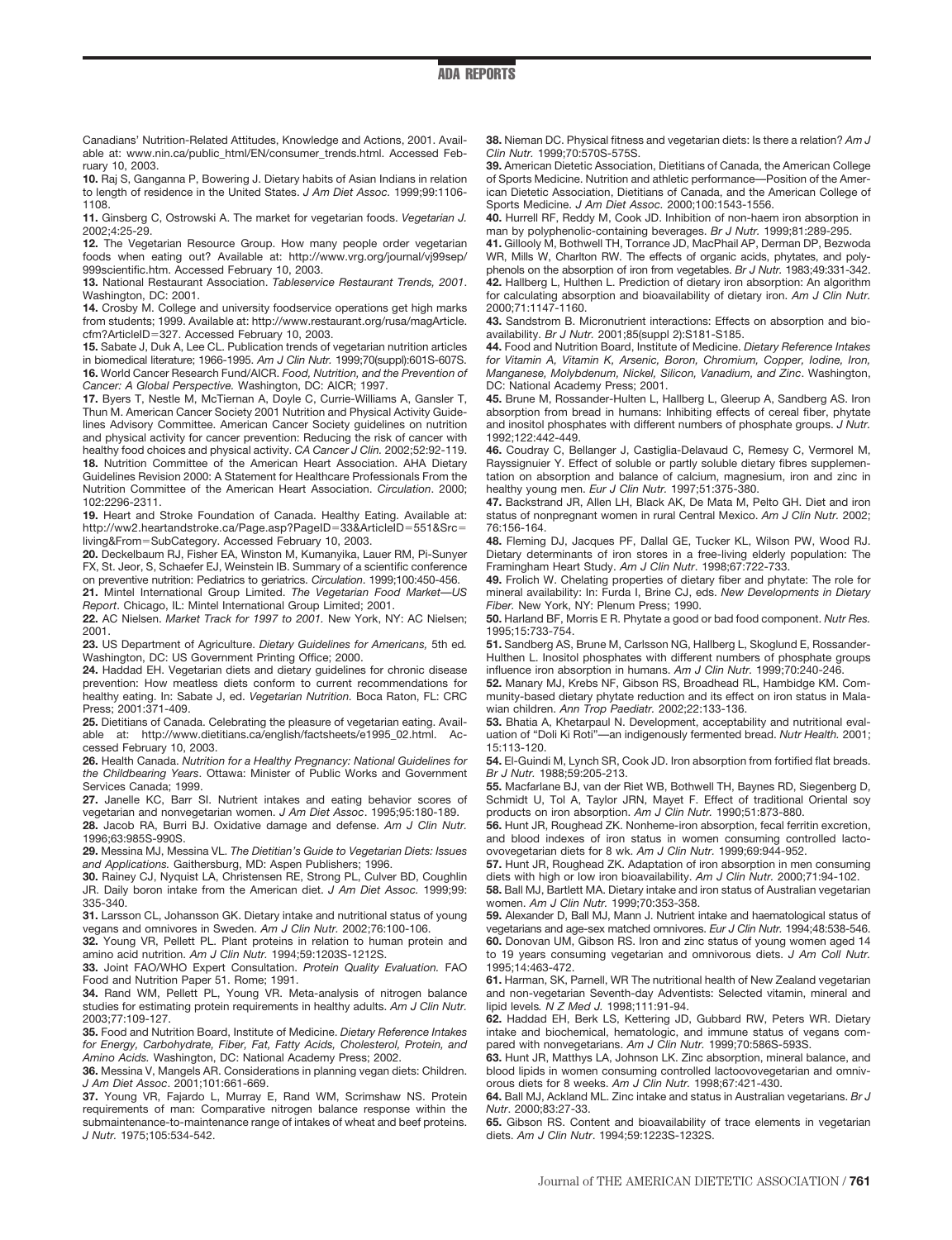**66.** Hunt JR. Moving toward a plant-based diet: Are iron and zinc at risk? *Nutr Rev*. 2002;60:127-134.

**67.** Lei S, Mingyan X, Miller LV, Tong L, Krebs NF, Hambidge KM. Zinc absorption and intestinal losses of endogenous zinc in young Chinese women with marginal zinc intakes. *Am J Clin Nutr*. 1996;63:348-353.

**68.** Gibson RS, Hotz C. Dietary diversification/modification strategies to enhance micronutrient content and bioavailability of diets in developing countries. *Br J Nutr.* 2001;85(suppl 2):S159-S166.

**69.** Heaney R, Dowell M, Rafferty K, Bierman J. Bioavailability of the calcium in fortified soy imitation milk, with some observations on method. *Am J Clin Nutr.* 2000;71:1166-1169.

**70.** Weaver C, Plawecki K. Dietary calcium: Adequacy of a vegetarian diet. *Am J Clin Nutr.* 1994;59:1238S-1241S.

**71.** Weaver C, Proulx W, Heaney R. Choices for achieving adequate dietary calcium with a vegetarian diet. *Am J Clin Nutr.* 1999;70:543S-548S.

**72.** Messina V, Melina V, Mangels AR. A new food guide for North American vegetarians. *J Am Diet Assoc.* 2003;103:771-775.

**73.** Messina V, Melina V, Mangels AR. A new food guide for North American vegetarians. *Can J Diet Pract Res*. 2003;64(2).

**74.** Slattery ML, Jacobs DR Jr, Hilner JE, Caan BJ, Van Horn L, Bragg C, Manolio TA, Kushi LH, Liu KA. Meat consumption and its associations with other diet and health factors in young adults: The CARDIA study. *Am J Clin Nutr*. 1991;54:930-935.

**75.** Tesar R, Notelovitz M, Shim E, Dauwell G, Brown J. Axial and peripheral bone density and nutrient intakes of postmenopausal vegetarian and omnivorous women. *Am J Clin Nutr.* 1992;56:699-704.

**76.** Remer T. Influence of diet on acid-base balance. *Semin Dial.* 2000;13: 221-226.

**77.** Food and Nutrition Board, Institute of Medicine. *Dietary Reference Intakes for Calcium, Phosphorus, Magnesium, Vitamin D and Fluoride.* Washington, DC: National Academy Press; 1997.

**78.** Heaney RP, Dowell SD, Bierman J, Hale CA, Bendich A. Absorbability and cost effectiveness in calcium supplementation. *J Am Coll Nutr.* 2001;20:239- 246.

**79.** Holick MF. Vitamin D and bone health. *J Nutr.* 1996;126:1159S-1164S. **80.** Lee LT, Drake WM, Kendler DL. Intake of calcium and vitamin D in 3

Canadian long-term care facilities. *J Am Diet Assoc*. 2002;102:244-247. **81.** Moloney FJ, Collins S, Murphy GM. Sunscreens: Safety, efficacy and

appropriate use. *Am J Clin Dermatol.* 2002;3:185-191. **82.** Weinstock MA. Do sunscreens increase or decrease melanoma risk: An

epidemiologic evaluation. *J Investig Dermatol Symp Proc.* 1999;4:97-100.

**83.** Dagnelie PC, Vergote FJ, van Staveren WA, van den Berg H, Dingjan PG, Hautvast JG. High prevalence of rickets in infants on macrobiotic diets. *Am J Clin Nutr.* 1990;51:202-208.

**84.** Parsons TJ, van Dusseldorp M, van der Vliet M, van de Werken K, Schaafsma G, van Staveren WA. Reduced bone mass in Dutch adolescents fed a macrobiotic diet in early life. *J Bone Miner Res.* 1997;12:1486-1494.

**85.** Fonseca V, Agnew JE, Nag D, Dandona P. Bone density and cortical thickness in nutritional vitamin D deficiency: Effect of secondary hyperparathyroidism. *Ann Clin Biochem.* 1988;25:271-274.

**86.** Trang HM, Cole DE, Rubin LA, Pierratos A, Siu S, Vieth R. Evidence that vitamin D-3 increases serum 25-hydroxyvitamin D more efficiently than does vitamin D-2. *Am J Clin Nutr.* 1998;68:854-858.

**87.** US Department of Agriculture, Agricultural Research Service, 2002. USDA Nutrient Database for Standard Reference, Release 15. Nutrient data laboratory home page. Available at: http://www.nal.usda.gov/fnic/foodcomp. Accessed February 10, 2003.

**88.** Donaldson MS. Metabolic vitamin B12 status on a mostly raw vegan diet with follow-up using tablets, nutritional yeast, or probiotic supplements. *Ann Nutr Metab.* 2000;44:229-234.

**89.** Herrmann W, Schorr H, Purschwitz K, Rassoul F, Richter V. Total homocysteine, vitamin B12, and total antioxidant status in vegetarians. *Clin Chem.* 2001;47:1094-1101.

**90.** Herrmann W, Geisel J. Vegetarian lifestyle and monitoring of vitamin B-12 status. *Clin Chim Acta.* 2002;326:47-59.

**91.** Luhby AL, Cooperman JM, Donnenfeld AM, Herman JM, Teller DN, Week JB. Observations on transfer of vitamin  $B_{12}$  from mother to fetus and newborn. *Am J Dis Child*. 1958;96:532-533.

**92.** Food and Nutrition Board, Institute of Medicine. *Dietary Reference Intakes for Thiamin, Riboflavin, Niacin, Vitamin B6, Folate, Vitamin B12, Pantothenic Acid, Biotin, and Choline.* Washington, DC: National Academy Press; 1998.

**93.** Barr SI, Broughton TM. Relative weight, weight loss efforts and nutrient intakes among health-conscious vegetarian, past vegetarian and nonvegetarian women ages 18 to 50. *J Am Coll Nutr.* 2000;19:781-788.

**94.** Herbert V. Staging vitamin B<sub>12</sub> (cobalamin) status in vegetarians. Am J *Clin Nutr.* 1994;59:1213S-1222S.

**95.** Hokin BD, Butler T. Cyanocobalamin (vitamin B-12) status in Seventh-day Adventist ministers in Australia. *Am J Clin Nutr*. 1999;70:576S-578S.

**96.** van het Hof KH, Brouwer IA, West CE, Haddeman E, Steegers-Theunissen RP, von Dussledorp M, Weststrate JA, Ekes TK, Hautvast JG. Bioavailability of lutein from vegetables is five times higher than that of beta carotene. *Am J Clin Nutr.* 1999;70:261-268.

**97.** Hedren E, Diaz V, Svanberg U. Estimation of carotenoid accessibility from carrots determined by an in vitro digestion method. *Eur J Clin Nutr* 2002; 56:425-430.

**98.** Castenmiller JJ, West CE, Linssen JP, van het Hof KH, Voragen AG. The food matrix of spinach is a limiting factor in determining the bioavailability of beta carotene and to a lesser extent of lutein in humans. *J Nutr*. 1999;129: 349-355.

**99.** Ribaya-Mercado JD. Influence of dietary fat on beta carotene absorption and bioconversion into vitamin A. *Nutr Rev.* 2002;60:104-110.

**100.** Conquer JA, Holub BJ. Supplementation with an algae source of docosahexaenoic acid increases (n-3) fatty acid status and alters selected risk factors for heart disease in vegetarian subjects. *J Nutr.* 1996;126:3032-3039. **101.** Ågren JJ, Tormala ML, Nenonen MT, Hanninen OO. Fatty acid composition of erythrocyte, platelet, and serum lipids in strict vegans. *Lipids.* 1995; 30:365-369.

**102.** Krajcovicova-Kudlackova M, Simoncic R, Babinska K, Bederova A. Levels of lipid peroxidation and antioxidants in vegetarians. *Eur J Epidemiol.* 1995;11:207-211.

**103.** Mezzano D, Munoz X, Marinez C, Cuevas A, Panes O, Aranda E, Guasch V, Strobel P, Munoz B, Rodriguez S, Pereira J, Leighton F. Vegetarians and cardiovascular risk factors: Hemostasis, inflammatory markers and plasma homocysteine. *Thromb Haemost.* 1999;81:913-917.

**104.** Reddy S, Sanders TA, Obeid O. The influence of maternal vegetarian diet on essential fatty acid status of the newborn. *Eur J Clin Nutr*. 1994;48:358- 368.

**105.** Joint WHO/FAO Expert Consultation on Diet, Nutrition and the Prevention of Chronic Diseases. *Diet, Nutrition and the Prevention of Chronic Diseases.* Draft. Geneva, Switzerland. Jan 28 to Feb 1, 2002. Available at: http://www.who.int/hpr/nutrition/26Aprildraftrev1.pdf. Accessed February 10, 2003.

**106.** Davis B, Kris-Etherton P. Achieving optimal essential fatty acid status in vegetarians: Current knowledge and practical implications. *Am J Clin Nutr*. In press.

**107.** Kris-Etherton PM, Taylor DS, Yu-Poth S, Huth P, Moriarty K, Fishell V, Hargrove RL, Zhao G, Etherton TD. Polyunsaturated fatty acids in the food chain in the United States. *Am J Clin Nutr.* 2000;71:179S-188S.

**108.** Indu, M and Ghafoorunissa. N-3 fatty acids in Indian diets—comparison of the effects of precursor (alpha-linolenic acid) vs. product (long chain n-3 polyunsaturated fatty acids). *Nutr Res.* 1992;12:569-582.

**109.** Masters C. Omega-3 fatty acids and the peroxisome. *Mol Cell Biochem.* 1996;165:83-93.

**110.** Pereira C, Li D, Sinclair AJ. The alpha-linolenic acid content of green vegetables commonly available in Australia. *Int J Vitam Nutr Res.* 2001;71: 223-228.

**111.** Burdge GC, Jones AE, Wooton SA. Eicosapentaenoic and docosapentaenoic acids are the principal products of alpha-linolenic acid metabolism in young men. *Br J Nutr.* 2002;88:355-363.

**112.** Appleby PN, Thorogood M, Mann JI, Key TJ. The Oxford Vegetarian Study: An overview. *Am J Clin Nutr.* 1999;70:525S-531S.

**113.** Remer T, Neubert A, Manz F. Increased risk of iodine deficiency with vegetarian nutrition. *Br J Nutr.* 1999;81:45-49.

**114.** Hebbelinck M, Clarys P. Physical growth and development of vegetarian children and adolescents. In: Sabate J, ed. *Vegetarian Nutrition.* Boca Raton, Fl: CRC Press; 2001:173-193.

**115.** Mangels AR, Messina V. Considerations in planning vegan diets: infants. *J Am Diet Assoc*. 2001;101:670-677.

**116.** Sanders TAB, Manning J. The growth and development of vegan children. *J Hum Nutr Diet*. 1992;5:11-21.

**117.** Fulton JR, Hutton CW, Stitt KR. Preschool vegetarian children. *J Am Diet Assoc.* 1980;76:360-365.

**118.** Neumark-Sztainer D, Story M, Resnick MD, Blum RW. Adolescent vegetarians: A behavioural profile of a school-based population in Minnesota. *Arch Pediatr Adolesc Med*. 1997;151:833-838.

**119.** Sabate J, Linsted KD, Harris RD, Johnston PK. Anthropometric parameters of school children with different life-styles. *Am J Dis Child.* 1990;144: 1159-1163.

**120.** Ruys J, Hickie JB. Serum cholesterol and triglyceride levels in Australian adolescent vegetarians. *Br Med J*. 1976;2:87.

**121.** Krajcovicova-Kudlackova M, Simoncic R, Bederova A, Grancicova E, Megalova T. Influence of vegetarian and mixed nutrition on selected haematological and biochemical parameters in children. *Nahrung*. 1997;41:311-314. **122.** O'Connell JM, Dibley MJ, Sierra J, Wallace B, Marks JS, Yip R. Growth of vegetarian children. The Farm study. *Pediatrics*. 1989;84:475-481.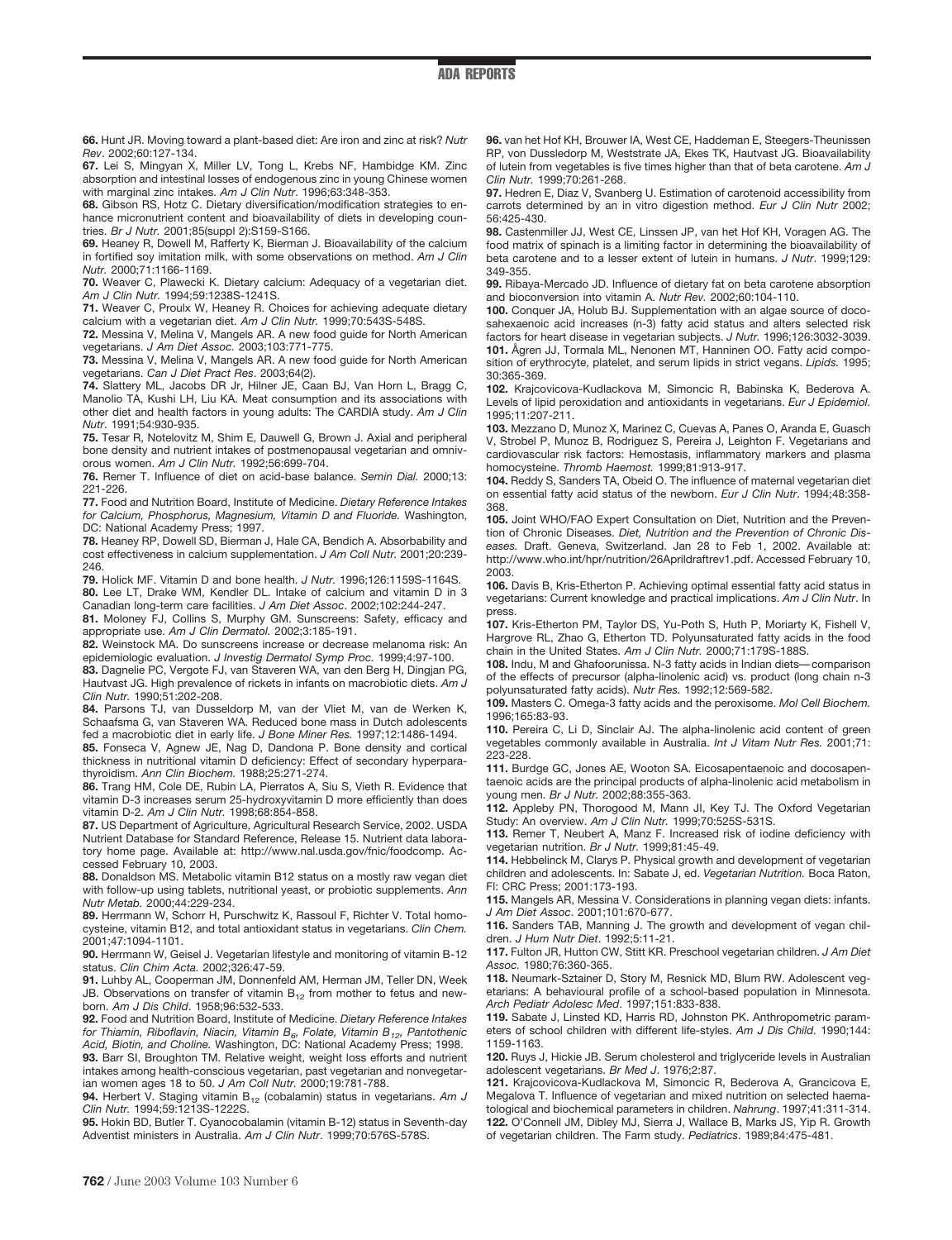**123.** Committee on Nutrition, American Academy of Pediatrics. *Pediatric Nutrition Handbook*. 4th ed. Elk Grove Village, IL: AAP; 1998.

**124.** Allen LH. Zinc and micronutrient supplements for children. *Am J Clin Nutr.* 1998;68(suppl):495S-498S.

**125.** Krebs NF. Zinc supplementation during lactation. *Am J Clin Nutr.* 1998; 68(suppl):509S-512S.

**126.** Nathan I, Hackett AF, Kirby S. A longitudinal study of the growth of matched pairs of vegetarian and omnivorous children, aged 7-11 years, in the north-west of England. *Eur J Clin Nutr*. 1997;51:20-25.

**127.** van Dusseldorp M, Arts ICW, Bergsma JS, De Jong N, Dagnelie PC, Van Staveren WA. Catch-up growth in children fed a macrobiotic diet in early childhood. *J Nutr*. 1996;126:2977-2983.

**128.** Nathan I, Hackett AF, Kirby S. The dietary intake of a group of vegetarian children aged 7-11 years compared with matched omnivores. *Br J Nutr.* 1996;75:533-544.

**129.** Millward DJ. The nutritional value of plant-based diets in relation to human amino acid and protein requirements. *Proc Nutr Soc.* 1999;58:249- 260.

**130.** Mangels AR. Nutrition management of the vegetarian child. In: Nevin-Folino N, ed. *Pediatric Manual of Clinical Dietetics*, 2nd ed. Chicago, IL: American Dietetic Association, 2003.

**131.** Sabate J, Linsted KD, Harris RD, Sanchez A. Attained height of lactoovo-vegetarian children and adolescents. *Eur J Clin Nutr*. 1991;45:51-58.

**132.** Sanchez A, Kissinger DG, Phillips RI. A hypothesis on the etiological role of diet on age of menarch. *Med Hypotheses.* 1981;7:1339-1345.

**133.** Kissinger DG, Sanchez A. The association of dietary factors with the age of menarche. *Nutr Res.* 1987;7:471-479.

**134.** Barr SI. Women's reproductive function. In: Sabate J, ed. *Vegetarian Nutrition.* Boca Raton, Fl: CRC Press; 2001:221-249.

**135.** Hebbelinck M, Clarys P, De Malsche A. Growth, development, and physical fitness of Flemish vegetarian children, adolescents, and young adults. *Am J Clin Nutr.* 1999;70(suppl):579S-585S.

**136.** van Lenthe FJ, Kemper HCG, van Mechelen W. Rapid maturation in adolescence results in greater obesity in adulthood: The Amsterdam Growth and Health Study. *Am J Clin Nutr.* 1996;64:18-24.

**137.** Berkey CS, Frazier AL, Gardner JD, Colditz GA. Adolescence and breast carcinoma risk. *Cancer.* 1999;85:2400-2409.

**138.** O'Connor AM, Touyz WS, Dunn SM, Beumont PJ. Vegetarianism in anorexia nervosa? A review of 116 consecutive cases. *Med J Aust.* 1987;147: 540-542.

**139.** Perry CL, McGuire MT, Newmark-Sztainer D, Story M. Characteristics of vegetarian adolescents in a multiethnic urban population. *J Adolesc Health.* 2001;29:406-416.

**140.** Martins Y, Pliner P, O'Connor R. Restrained eating among vegetarians: Does a vegetarian eating style mask concerns about weight? *Appetite.* 1999; 32:145-154.

**141.** Barr SI. Vegetarianism and menstrual cycle disturbances: Is there an association? *Am J Clin Nutr.* 1999;70(suppl):549S-554S.

**142.** Drake R, Reddy S, Davies J. Nutrient intake during pregnancy and pregnancy outcome of lacto-ovo-vegetarians, fish-eaters and non-vegetarians. *Veg Nutr*. 1998;2:45-52.

**143.** Lakin V, Haggarty P, Abramovich DR. Dietary intake and tissue concentrations of fatty acids in omnivore, vegetarian, and diabetic pregnancy. *Prost Leuk Ess Fatty Acids.* 1998;58:209-220.

**144.** Sanders TAB, Reddy S. The influence of a vegetarian diet on the fatty acid composition of human milk and the essential fatty acid status of the infant. *J Pediatr*. 1992;120:S71-S77.

**145.** Hornstra G. Essential fatty acids in mothers and their neonates. *Am J Clin Nutr*. 2000;71(suppl):1262S-1269S.

**146.** Marsh AG, Christiansen DK, Sanchez TV, Mickelsen O, Chaffee FL. Nutrient similarities and differences of older lacto-ovo-vegetarian and omnivorous women. *Nutr Rep Int*. 1989;39:19-24.

**147.** Brants HAM, Lowik MRH, Westenbrink S, Hulshof KFAM, Kistemaker C. Adequacy of a vegetarian diet at old age (Dutch Nutrition Surveillance System). *J Am Coll Nutr*. 1990;9:292-302.

**148.** Campbell WW, Evans WJ. Protein requirements of elderly people. *Eur J Clin Nutr*. 1996;50(suppl):S180-S183.

**149.** American Dietetic Association. Nutrition, aging, and the continuum of care—Position of ADA. *J Am Diet Assoc.* 2000;100:580-595.

**150.** Larson DE. Vegetarian athletes. In: Rosenbloom CA, ed. *Sports Nutrition. A Guide for the Professional Working with Active People*, 3rd ed. Chicago, IL: American Dietetic Association, Sports, Cardiovascular, and Wellness Dietetic Practice Group; 2000:405-425.

**151.** Kaiserauer S, Snyder AC, Sleeper M, Zierath J. Nutritional, physiological, and menstrual status of distance runners. *Med Sci Sports Exerc*. 1989;21: 120-125.

**152.** Slavin J, Lutter J, Cushman S. Amenorrhea in vegetarian athletes. *Lancet*. 1984;1:1974-1975.

**153.** Key T, Davey G. Prevalence of obesity is low in people who do not eat meat (letter). *Br Med J.* 1996;313:816-817.

**154.** Key TJ, Fraser GE, Thorogood M, Appleby PN, Beral V, Reeves G, Burr ML, Chang-Claude J, Frentzel-Beyme R, Kuzma JW, Mann J, McPherson K. Mortality in vegetarians and nonvegetarians: Detailed findings from a collaborative analysis of 5 prospective studies. *Am J Clin Nutr.* 1999;70:516S-524S. **155.** Phillips RL, Lemon FR, Beeson L, Kuzma JW. Coronary heart disease mortality among Seventh-Day Adventists with differing dietary habits: A preliminary report. *Am J Clin Nutr.* 1978;31:S191-S198.

**156.** Resnicow K, Barone J, Engle A, Miller S, Haley NJ, Fleming D, Wynder E. Diet and serum lipids in vegan vegetarians: A model for risk reduction. *J Am Diet Assoc.* 1991;91:447-453.

**157.** Sacks FM, Castelli WP, Donner A, Kass EH. Plasma lipids and lipoproteins in vegetarians and controls. *N Engl J Med.* 1975;292:1148-1151.

**158.** Thorogood M, McPherson K, Mann J. Relationship of body mass index, weight, and height to plasma lipid levels in people with different diets in Britain. *Community Med*. 1989;11:230-233.

**159.** Mosca L, Grundy SM, Judelson D, King K, Limacher M, Oparil S, Pasternak R, Pearson TA, Redberg RF, Smith SC, Winston M, Zinberg S. AHA/ACC Scientific Statement: Consensus Panel Statement: Guide to Preventive Cardiology for Women. *Circulation.* 1999;99:2480-2484.

**160.** Brown L, Rosner B, Willett WW, Sacks FM. Cholesterol-lowering effects of dietary fiber: A meta-analysis. *Am J Clin Nutr.* 1999;69:30-42.

**161.** Smit E, Nieto FJ, Crespo CJ. Blood cholesterol and apolipoprotein B levels in relation to intakes of animal and plant proteins in US adults. *Br J Nutr.* 1999;82:193-201.

**162.** Anderson JW, Johnstone BM, Cook-Newell ME. Meta-analysis of the effects of soy protein intake on serum lipids. *N Engl J Med.* 1995;333:276- 282.

**163.** Wiseman H, O'Reilly JD, Adlercreutz H, Mallet AI, Bowey EA, Rowland IR, Sanders TA. Isoflavone phytoestrogens consumed in soy decrease F(2) isoprostane concentrations and increase resistance of low-density lipoprotein to oxidation in humans. *Am J Clin Nutr.* 2000;72:395-400.

**164.** Simons PC, Algra A, Bots ML, Grobbee DE, van der Graaf Y. Common carotid intima-media thickness and arterial stiffness: Indicators of cardiovascular risk in high-risk patients. The SMART Study (Secondary Manifestations of ARTerial disease). *Circulation.* 1999;100:951-957.

**165.** Dubey RK, Gillespie DG, Imthurn B, Rosselli M, Jackson EK, Keller PJ. Phytoestrogens inhibit growth and MAP kinase activity in human aortic smooth muscle cells. *Hypertension.* 1999;33:177-182.

**166.** Chan MM, Ho CT, Huang HI. Effects of three dietary phytochemicals from tea, rosemary, and turmeric on inflammation-induced nitrite production. *Cancer Lett.* 1995;96:23-29.

**167.** Lin CL, Fang TC, Gueng MK. Vascular dilatory functions of ovo-lactovegetarians compared with omnivores. *Atherosclerosis.* 2001;158:247-251.

**168.** Mann NJ, Li D, Sinclair AJ, Dudman NP, Guo XW, Elsworth GR, Wilson AK, Kelly FD. The effect of diet on plasma homocysteine concentrations in healthy male subjects. *Eur J Clin Nutr.* 1999;53:895-899.

**169.** Krajcovicova-Kudlackova M, Blazicek P, Kopcova J, Bederova A, Babinska K. Homocysteine levels in vegetarians versus omnivores. *Ann Nutr Metab.* 2000;44:135-138.

**170.** Hung CJ, Huang PC, Lu SC, Li YH, Huang HB, Lin BF, Chang SJ, Chou HF. Plasma homocysteine levels in Taiwanese vegetarians are higher than those of omnivores. *J Nutr.* 2002;132:152-158.

**171.** Bissoli L, DiFrancesco V, Ballarin A, Mandragona R, Trespidi R, Brocco G, Caruso B, Bosello O, Zamboni M. Effect of vegetarian diet on homocysteine levels. *Ann Nutr Metab.* 2002;46:73-79.

**172.** Houghton LA, Green TJ, Donovan UM, Gibson RS, Stephen AM, O'Connor DL. Association between dietary fiber intake and the folate status of a group of female adolescents. *Am J Clin Nutr.* 1997;66:1414-1421.

**173.** Mezzano D, Kosiel K, Martinez C, Cuevas A, Panes O, Aranda E, Strobel P, Perez DD, Pereira J, Rozowski J, Leighton F. Cardiovascular risk factors in vegetarians. Normalization of hyperhomocysteinemia with vitamin B(12) and reduction of platelet aggregation with n-3 fatty acids. *Thromb Res.* 2000;100: 153-160.

**174.** Hypertension Detection and Follow-up Program Cooperative Group. Five-year findings of the hypertension detection and follow-up program. I. Reduction in mortality of person with high blood pressure, including mild hypertension. *J Am Med Assoc.* 1979;242:2562-2571.

**175.** Ophir O, Peer G, Gilad J, Blum M, Aviram A. Low blood pressure in vegetarians: The possible roles of potassium. *Am J Clin Nutr.* 1983;37:755- 762.

**176.** Melby CL, Hyner GC, Zoog B. Blood pressure in vegetarians and non-vegetarians: A cross-sectional analysis. *Nutr Res*. 1985;5:1077-1082.

**177.** Sciarrone SE, Strahan MT, Beilin LJ, Burke V, Rogers P, Rouse IL. Biochemical and neurohormonal responses to the introduction of a lactoovovegetarian diet. *J Hypertens.* 1993;11:849-860.

**178.** Rouse IL, Beilin LJ, Mahoney DP, Margetts BM, Armstrong BK, Record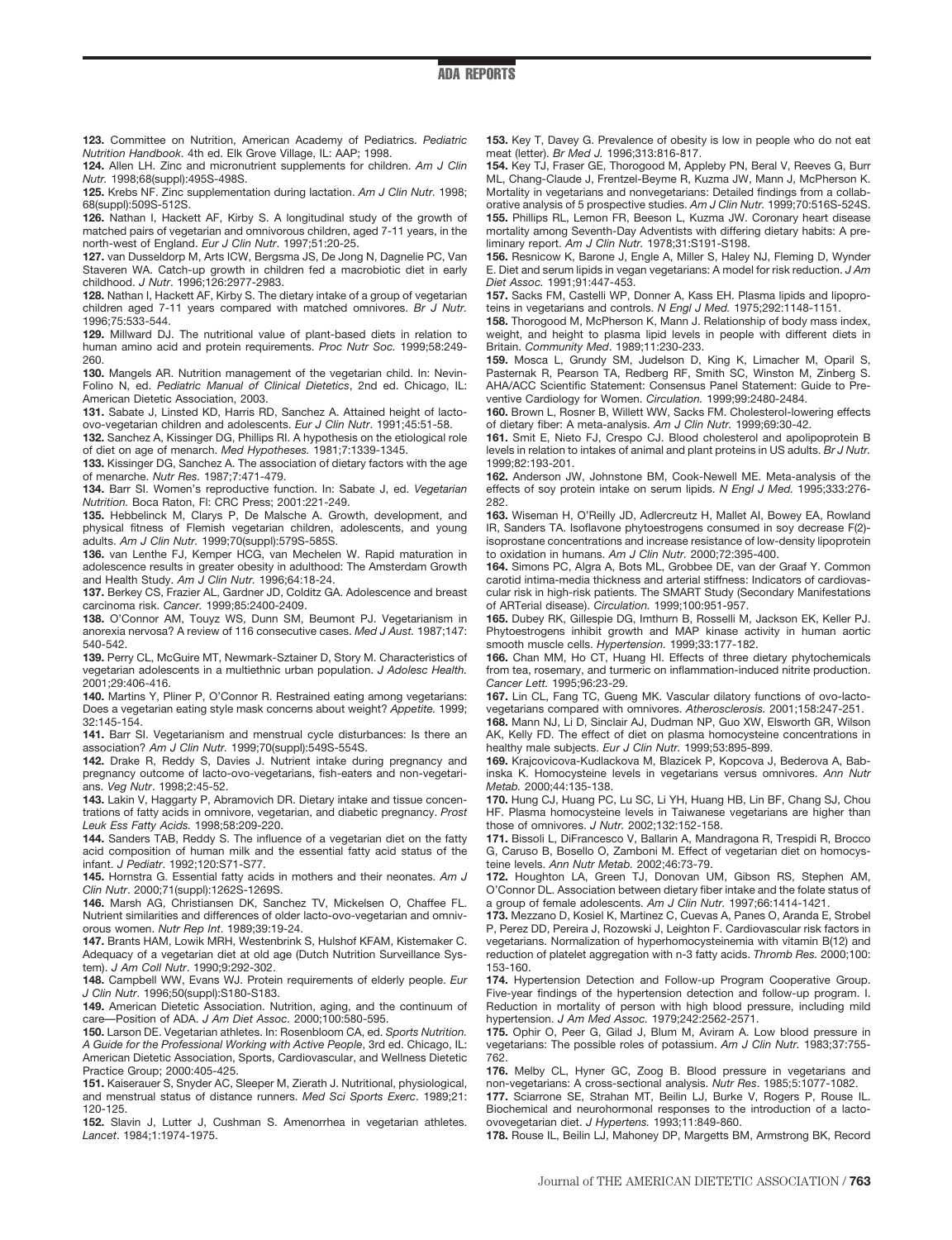SJ, Vandongen R, Barden A. Nutrient intake, blood pressure, serum and urinary prostaglandins and serum thromboxane B2 in a controlled trial with a lacto-ovo-vegetarian diet. *J Hypertens.* 1986;4:241-250.

**179.** Rouse IL, Armstrong BK, Beilin LJ. The relationship of blood pressure to diet and lifestyle in two religious populations. *J Hypertens.* 1983;1:65-71.

**180.** Prescott SL, Jenner DA, Beilin LJ, Margetts BM, Vandongen R. A randomized controlled trial of the effect on blood pressure of dietary nonmeat protein versus meat protein in normotensive omnivores. *Clin Sci.* 1988; 74:665-672.

**181.** Brussard JH, Van Raaij JM, Stasse-Wolthuis M, Katan MB, Hautvast JG. Blood pressure and diet in normotensive volunteers: Absence of an effect of dietary fiber, protein, or fat. *Am J Clin Nutr.* 1981;34:2023-2029.

**182.** Sacks FM, Rouse IL, Stampfer MJ, Bishop LM, Lenherr CF, Walther RJ. Effect of dietary fats and carbohydrate on blood pressure of mildly hypertensive patients. *Hypertension.* 1987;10:452-460.

**183.** Margetts BM, Beilin LJ, Vandongen R, Armstrong BK. A randomized controlled trial of the effect of dietary fiber on blood pressure. *Clin Sci.* 1987;72:343-350.

**184.** Rouse IL, Beilin LJ, Armstrong BK, Vandongen R. Blood pressure lowering effect of a vegetarian diet: Controlled trial in normotensive subjects. *Lancet.* 1983;1:5-10.

**185.** Landsberg L, Young JB. The role of the sympathetic nervous system and catecholamines in the regulation of energy metabolism. *Am J Clin Nutr.* 1983;38:1018-1024.

**186.** Sacks FM, Kass EH. Low blood pressure in vegetarians: Effects of specific foods and nutrients. *Am J Clin Nutr.* 1988;48:795-800.

**187.** American Diabetes Association Position Statement: Evidence-based nutrition principles and recommendations for the treatment and prevention of diabetes and related complications. *J Am Diet Assoc.* 2002;102:109-118.

**188.** Snowdon DA, Phillips RL. Does a vegetarian diet reduce the occurrence of diabetes? *Am J Public Health.* 1985;75:507-512.

**189.** Lipkin M, Uehara K, Winawer S, Sanchez A, Bauer C, Phillips R, Lynch HT, Blattner WA, Fraumeni JF Jr. Seventh-day Adventist vegetarians have a quiescent proliferative activity in colonic mucosa. *Cancer Lett.* 1985;26:139- 144.

**190.** Allen NE, Appleby PN, Davey GK, Key TJ. Hormones and diet: Low insulin-like growth factor-I but normal bioavailable androgens in vegan men. *Br J Cancer.* 2000;83:95-97.

**191.** Giovannucci E, Rimm EB, Wolk A, Ascherio A, Stampher MJ, Colditz GA, Willett WC. Calcium and fructose intake in relation to risk of prostate cancer. *Cancer Res.* 1998;58:442-447.

**192.** Chan JM, Giovannucci E, Andersson SO, Yuen J, Adami HO, Wolk A. Dairy products, calcium, phosphorus, vitamin D, and risk of prostate cancer. *Cancer Causes Control.* 1998;9:559-566.

**193.** Chan JM, Stampfer MJ, Ma J, Gann PH, Garziano JM, Giovannucci EL. Dairy products, calcium, and prostate cancer risk in the Physician's Health Study. *Am J Clin Nutr.* 2001;74:549-554.

**194.** Tavani A, Gallus S, Franceschi S, La Vecchia C. Calcium, dairy products, and the risk of prostate cancer. *Prostate*. 2001;48:118-121.

**195.** Missmer SA, Smith-Warner SA, Spiegelman D, Yaun SS, Adami HO, Beeson WL, van der Brandt PA, Fraser GE, Frendenheim JL, Goldbohm RA, Graham S, Kushi LH, Miller AB, Potter JD, Rohan TE, Speizer FE, Toniolo P, Willet WC, Wolk A, Zeleniuch-Jacquotte A, Hunter DJ. Meat and dairy food consumption and breast cancer: a pooled analysis of cohort studies. *Int J Epidemiol.* 2002;31:78-85.

**196.** Butrum RR, Clifford CK, Lanza E. National Cancer Institute dietary guidelines: rationale. *Am J Clin Nutr.* 1988;48:888-895.

**197.** Barbosa JC, Shultz TD, Filley SJ, Nieman DC. The relationship among adiposity, diet, and hormone concentrations in vegetarian and nonvegetarian postmenopausal women. *Am J Clin Nutr.* 1990;51:798-803.

**198.** Howe GR, Benito E, Castellato R, Cornee J, Esteve J, Gallagher RP, Iscovich JM, Deng-ao J, Kaaks R, Kune GA. Dietary intake of fiber and decreased risk of cancers of the colon and rectum:evidence from the combined analysis of 13 case-control studies. *J Nat Canc Inst.* 1992;84:1887- 1896.

**199.** Alberts DS, Martinez ME, Roe DJ, Guillen-Rodriguez JM, Marshall JR, van Leeuwen JB, Reid ME, Ritenbaugh C, Vargas PA, Bhattacharyya AB, Earnest DL, Sampliner RE. Lack of effect of a high-fiber cereal supplement on the recurrence of colorectal adenomas. Phoenix Colon Cancer Prevention Physicians' Network. *N Engl J Med.* 2000;342:1156-1162.

**200.** van Faassen A, Hazen JM, van den Brandt PA, van den Bogaard AE, Hermus RJ, Janknegt RA. Bile acids and pH values in total feces and in fecal water from habitually omnivorous and vegetarian subjects. *Am J Clin Nutr.* 1993;58:917-922.

**201.** Finegold SM, Sutter VL, Sugihara PT, Elder HA, Lehmann SM, Phillips RL. Fecal microbial flora in Seventh Day Adventist populations and control subjects. *Am J Clin Nutr*. 1977;30:1781-1792.

**202.** Davies GJ, Crowder M, Reid B, Dickerson JW. Bowel function measurements of individuals with different eating patterns. *Gut.* 1986;27:164-169.

**203.** Nader CJ, Potter JD, Weller RA. Diet and DNA-modifying activity in human fecal extracts. *Nutr Rep Int.* 1981;23:113-117.

**204.** Sesink AL, Termont DS, Kleibeuker JH, van der Meer R. Red meat and colon cancer: The cytotoxic and hyperproliferative effects of dietary heme. *Cancer Res.* 1999;59:5704-5709.

**205.** Griffiths K. Estrogens and prostatic disease. International Prostate Health Council Study Group. *Prostate.* 2000;45:87-100.

**206.** Messina MJ, Loprinzi CL. Soy for breast cancer survivors: A critical review of the literature. *J Nutr.* 2001;131:3095S-3108S.

**207.** Linkswiler HM, Zemel MB, Hegsted M, Schuette S. Protein induced hypercalciuria. *Fed Proc.* 1981;40:2429-2433.

**208.** Kerstetter JE, Allen LH. Dietary protein increases urinary calcium. *J Nutr.* 1990;120:134-136.

**209.** Itoh R, Nishiyama N, Suyama Y. Dietary protein intake and urinary excretion of calcium: A cross-sectional study in a healthy Japanese population. *Am J Clin Nutr.* 1998;67:438-444.

**210.** Kunkel ME, Beauchene RE. Protein intake and urinary excretion of protein-derived metabolites in aging female vegetarians and nonvegetarians. *J Am Coll Nutr.* 1991;10:308-314.

**211.** Sellmeyer DE, Stone KL, Sebastian A, Cummings SR. A high ratio of dietary animal to vegetable protein increases the rate of bone loss and the risk of fracture in postmenopausal women. *Am J Clin Nutr.* 2001;73:118-122.

**212.** Kerstetter JE, Svastisalee CM, Caseria DM, Mitnick ME, Insogna KL. A threshold for low-protein diet-induced elevations in parathyroid hormone. *Am J Clin Nutr.* 2000;72:168-173.

**213.** Marsh AG, Sanchez TV, Michelsen O, Chaffee FL, Fagal SM. Vegetarian lifestyle and bone mineral density. *Am J Clin Nutr.* 1988;48:837-841.

**214.** Chiu JF, Lan SJ, Yang CY, Wang PW, Yao WJ, Su LH, Hsieh CC. Long term vegetarian diet and bone mineral density in postmenopausal Taiwanese women. *Calcif Tissue Int.* 1997;60:245-249.

**215.** Hu JF, Zhao XH, Jia JB, Parpia B, Campbell TC. Dietary calcium and bone density among middle aged and elderly women in China. *Am J Clin Nutr.* 1993;58:219-227.

**216.** Outila TA, Karkkainen MU, Seppanen RH, Lamberg-Allardt CJ. Dietary intake of vitamin D in premenopausal, healthy vegans was insufficient to maintain concentrations of serum 25-hydroxyvitamin D and intact parathyroid hormone within normal ranges during the winter in Finland. *J Am Diet Assoc.* 2000;100:434-441.

**217.** Outila TA, Lamberg-Allardt CJ. Ergocalciferol supplementation may positively affect lumbar spine bone mineral density of vegans (letter). *J Am Diet Assoc.* 2000;100:629.

**218.** Lamberg-Allardt C, Karkkainen M, Seppanen R, Bistrom H. Low serum 25-hydroxyvitamin D concentrations and secondary hyperparathyroidism in middle-aged white strict vegetarians. *Am J Clin Nutr.* 1993;58:684-689.

**219.** Arjmandi BH, Smith BJ. Soy isoflavones' osteoprotective role in postmenopausal women: Mechanism of action. *J Nutr Biochem.* 2002;13:130- 137.

**220.** Bosch JP, Saccaggi A, Lauer A, Ronco C, Belledonne M, Glabman S. Renal functional reserve in humans. Effect of protein intake on glomerular filtration rate. *Am J Med.* 1983;75:943-950.

**221.** Wiseman MJ, Hunt R, Goodwin A, Gross JL, Keen H, Viberti GC. Dietary composition and renal function in healthy subjects. *Nephron.* 1987;46:37-42. **222.** Kontessis P, Jones S, Dodds R, Trevisan R, Nosadini R, Fioretto P, Borsato M, Sacerdoti D, Viberti G. Renal, metabolic and hormonal responses to ingestion of animal and vegetable proteins. *Kidney Int.* 1990;38:136-144. **223.** Kontessis PA, Bossinakou I, Sarika L, Iliopoulou E, Papantoniou A, Trevisan R, Roussi D, Stipsanelli K, Grigorakis S, Souvatzoglou A. Renal, metabolic, and hormonal responses to proteins of different origin in normotensive, nonproteinuric type 1 diabetic patients. *Diabetes Care.* 1995;18:1233. **224.** Geim P, Beeson WL, Fraser GE. The incidence of dementia and intake of animal products: Preliminary findings from the Adventist Health Study. *Neu-*

*roepidemiology.* 1993;12:28-36. **225.** Riedel WJ, Jorissen BL. Nutrients, age and cognitive function. *Curr Opin Clin Nutr Metab Care.* 1998;1:579-585.

**226.** Olson DA. Association of vitamin E and C supplement use with cognitive function and dementia in elderly men. *Neurology.* 2000;55:901-902.

**227.** Ross GW, Petrovitch H, White LR, Masaki KH, Li CY, Curb JD, Yano K, Rodriguez BL, Foley DJ, Blanchette PL, Havlik R. Characterization of risk factors for vascular dementia: The Honolulu-Asia Aging Study. *Neurology.* 1999;53:337-343.

**228.** Wolozin B, Kellman W, Ruosseau P, Celesia GG, Siegel G. Decreased prevalence of Alzheimer's Disease associated with 3-hydrozy-3-methylglutaryl coenzyme A reductase inhibitors. *Arch Neurol.* 2000;57:1439-1443.

**229.** Snowdon DA, Tully CL, Smith CD, Riley KP, Markesbery WR. Serum folate and the severity of atrophy of the neocortex in Alzheimer's disease: Findings from the Nun Study. *Am J Clin Nutr.* 2000;71:993-998.